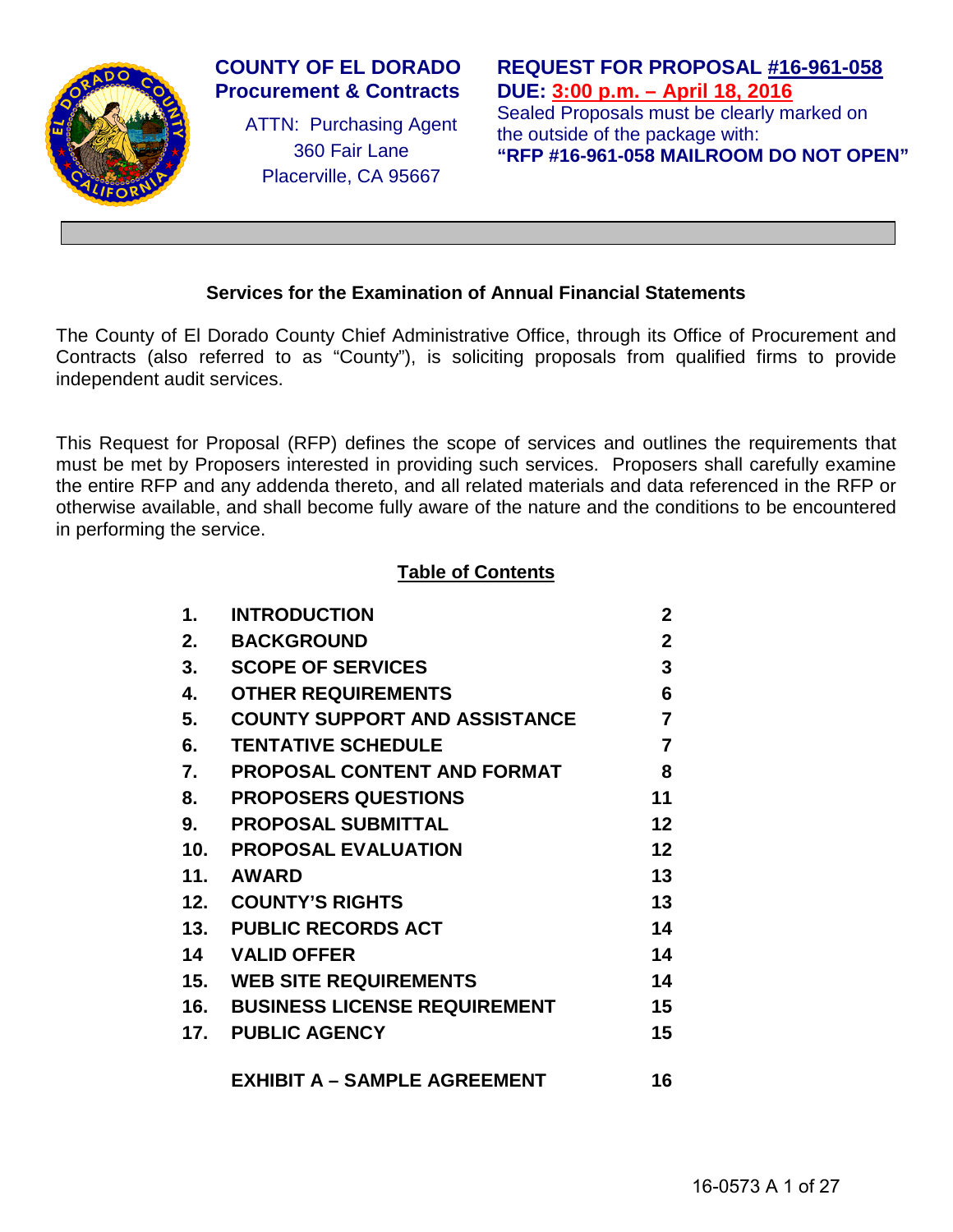# **Notice to Proposers**

### *The Procurement and Contracts Division does not mail out hard copy letters advising participating Proposers of RFP results. For RFP results, please visit our website at:*

<http://edcapps.edcgov.us/contracts/bidresults.asp>

**1. Introduction:** El Dorado County is located in Northern California and is bordered by Sacramento, Placer, Amador and Alpine counties in California; and Douglas County, Nevada. The two incorporated cities in El Dorado County are Placerville and South Lake Tahoe. In the 2010 census, El Dorado County's population was determined to be 181,058.

The County operates under a charter and is governed by an elected five-member Board of Supervisors (Board). A County Chief Administrative Officer is appointed by, and reports to, the Board. Organizational units of the County are under the direction of elected officials or appointed department/agency heads.

### **2. Background:**

- A. The County seeks proposals from qualified firms to provide independent audit services. It is anticipated that the County will enter into a contract with a single firm for all of the services described herein. The resulting contract will be effective for a 3-year period of approximately May 2016 through April 2019 and may be renewed at the discretion of the County for two additional one-year periods.
- B. Accounting records for the County are maintained and prepared by the Auditor-Controller's Office. Currently, for financial reporting purposes, the County maintains 55 individual governmental funds comprised of 284 sub-funds, 1 enterprise fund comprised of 4 sub-funds, 2 internal service funds comprised of 6 sub-funds, 23 agency funds comprised of 197 of sub-funds, and 114 investment trust funds comprised of 472 subfunds. The County reported 3 individual major funds, as defined in Governmental Accounting Standards Board (GASB) Statement No. 34, Basic Financial Statements – and Management's Discussion and Analysis – for State and Local Governments, for the fiscal year ended June 30, 2015. A copy of the County's current year Adopted Budget is available at the Auditor-Controller's website at:

[http://www.edcgov.us/Auditor-Controller/Budgets/Current\\_Year\\_County\\_Budget.aspx](http://www.edcgov.us/Auditor-Controller/Budgets/Current_Year_County_Budget.aspx)

Prior year reports for all other engagements will be provided upon request.

C. The County adheres to the accounting principles, standards and procedures prescribed by the State Controller's Office as set forth in its manual Accounting Standards and Procedures for Counties, which conforms to Generally Accepted Accounting Principles (GAAP).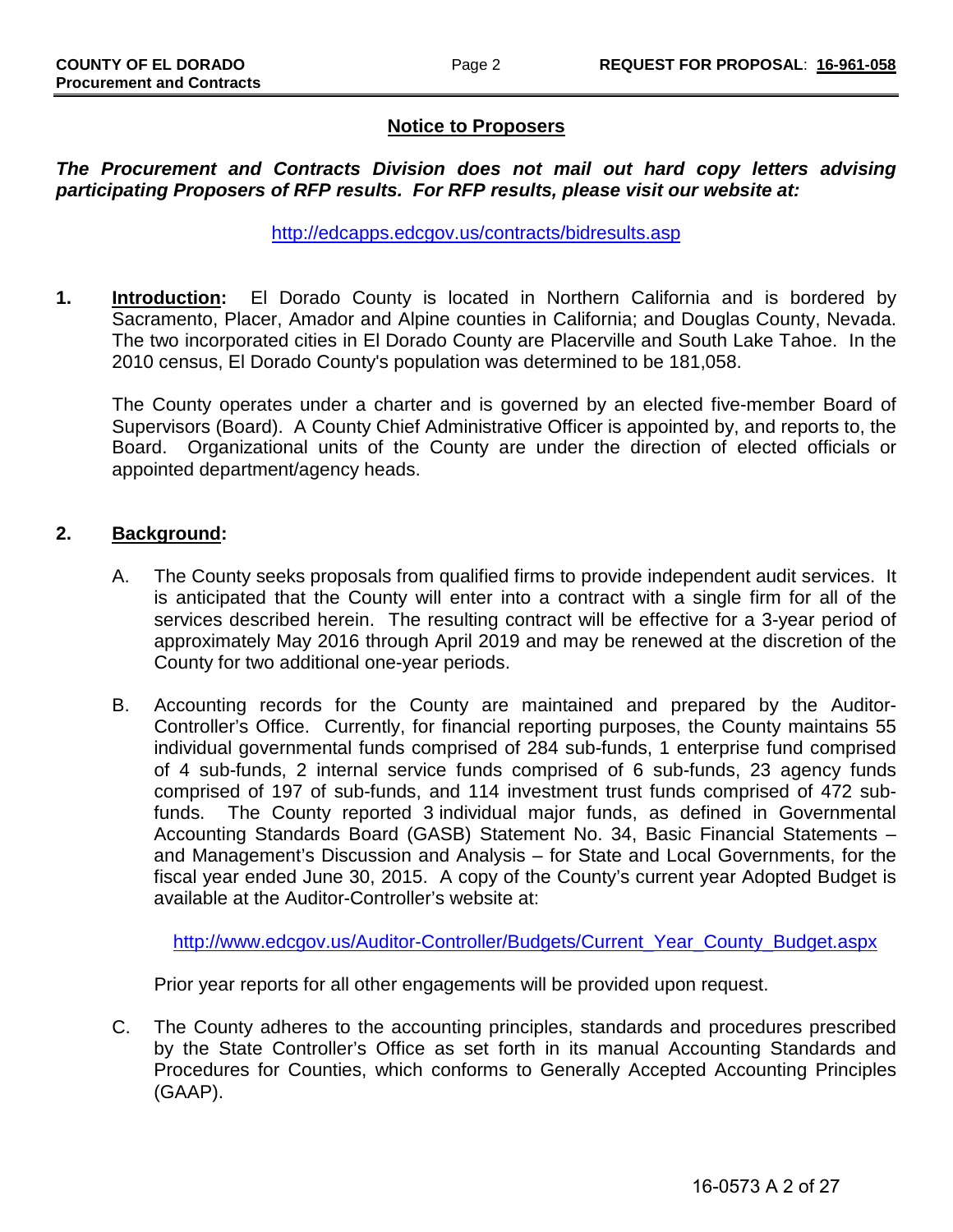- D. The County currently uses Cogsdale Financial Accounting Management Information System (FAMIS) as its financial reporting system. FAMIS is an integrated system of modules that performs double entry accounting. *It is important to note that the County plans to change its accounting system at the end of the fiscal year during the course of the proposed contract period. As a result, the Contractor will work with data from both systems to complete the required tasks*. Other computer applications used by the County include Infor (payroll processing), M204 (property tax assessment system), and SymPro (investment record maintenance).
- **3. Scope of Services:** includes, but may not be limited to:
	- A. The successful proposer ("Contractor") shall perform all audits in accordance with the applicable standards, which include the following:
		- Generally accepted auditing standards as set forth by the American Institute of Certified Public Accountants;
		- Standards applicable to financial audits contained in *Government Auditing Standards*, issued by the Comptroller General of the United States;
		- The provisions of the Single Audit Act Amendments of 1996; and
		- OMB Circular A-133, *Audits of States, Local Governments and Not-for-Profit Organizations.*
	- B. Contractor shall perform the following audit services and issue all required reports for the following:
		- 1. Express an opinion on the fair presentation of the County's basic financial statements, including the combining and individual fund financial statements, in accordance with accounting standards generally accepted in the United States of America (GAAP) for the fiscal years ending June 30, 2016, 2017, and 2018, at the discretion of the County.

The funds included in the audit of the County's basic financial statements consist of the following:

- General Fund
- Special Revenue Funds
- Debt Service Fund
- Capital Projects Funds
- Proprietary Funds (internal service and enterprise funds)
- Trust and Agency Funds

Contractor shall provide an independent auditor's report on the County's basic financial statements, including an "in-relation-to" opinion on the combining and individual fund financial statements and schedules that are presented as part of the County's basic financial statements.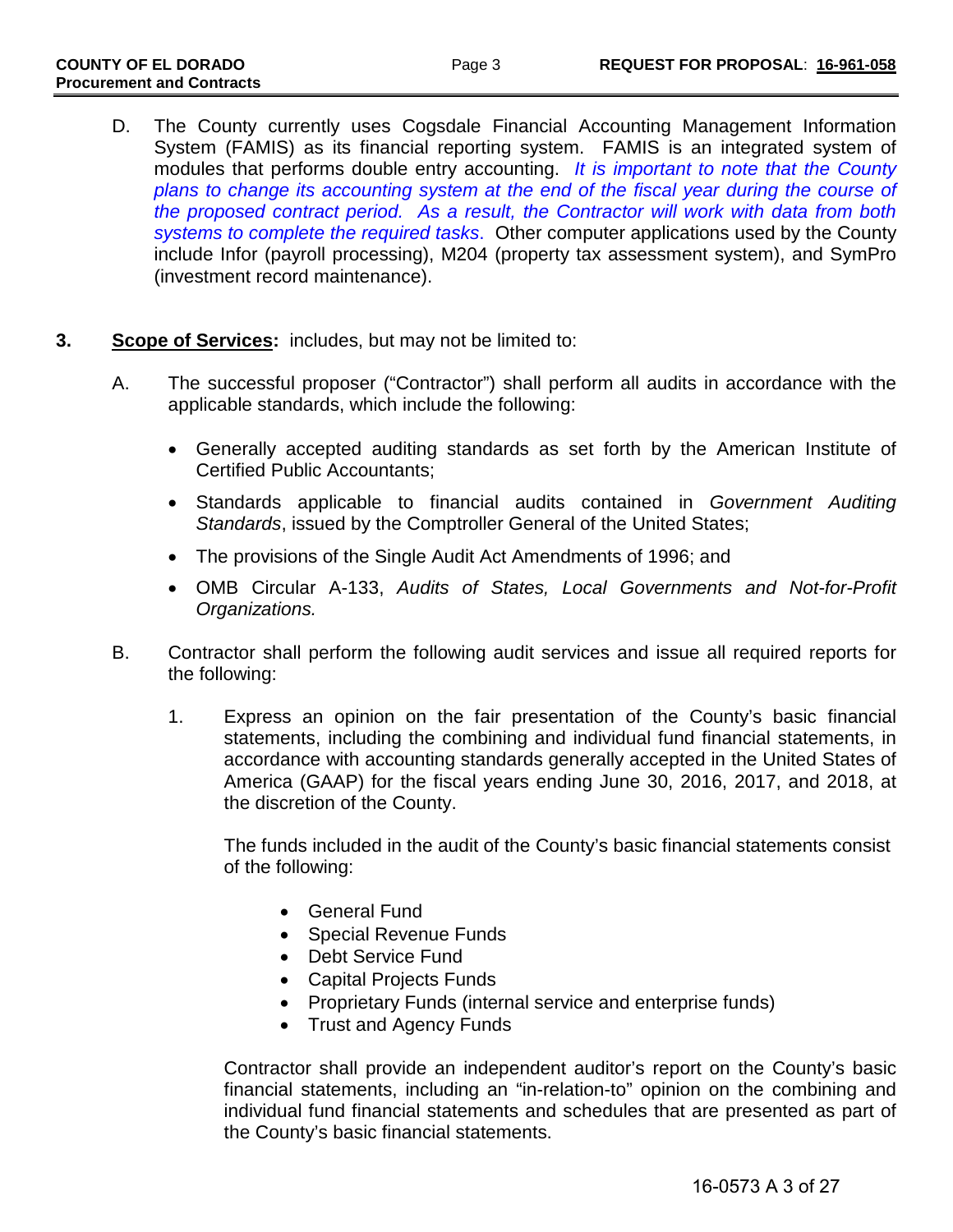2. In conjunction with the County's audit of the basic financial statements, perform a Single Audit and issue reports on the County's federal award programs in accordance with the Single Audit Act Amendments of 1996 and OMB Circular A-133. For the fiscal year ended June 30, 2016, the County is estimating 4-6 major programs. In addition, supplemental schedules will be prepared for the following State grant programs: Office of Emergency Services and Board of State and Community Corrections. A program specific grant audit report will be prepared for California Department of Community Services and Development.

The Contractor shall complete the online Data Collection Form (Form) and transmit the completed Form electronically to the Federal Audit Clearinghouse. The Contractor will also coordinate with the County for the County's electronic submission and certification to the Federal Audit Clearinghouse.

The Contractor shall also perform agreed-upon procedures associated with the Financial Data Schedule (FDS) for Public Housing Authorities as required by the U.S. Department of Housing and Urban Development.

The Contractor shall also submit the County's financial report, the management report and the single audit report to the State Controller's Office for the purpose of completing the required submission to that agency.

As part of the Single Audit of the County's federal award program requirements, the Contractor shall prepare the following reports:

- Independent auditor's report on internal control over financial reporting and on compliance and other matters based on an audit of financial statements in accordance with Government Auditing Standards.
- Independent auditor's report on compliance with requirements applicable to each major program, internal control over compliance and the schedule of expenditures of federal awards in accordance with OMB Circular A-133.
- 3. Perform a review of the County's Annual Appropriations Limit calculation as prescribed by Article XIII-B of the California Constitution (Proposition 111). This article requires that the annual calculation of the limit be reviewed as part of the annual financial audit. The agreed-upon procedures to be performed shall include the following:
	- a. Determine that the annual appropriations limit was calculated in accordance with guidelines provided by the California County Accounting Standards and Procedures Committee and Article XIII-B; and
	- b. Determine that the annual appropriations limit was adopted by resolution of the County Board of Supervisors.

The Contractor shall provide an independent accountant's report on applying agreed-upon procedures related to the County's calculation of its annual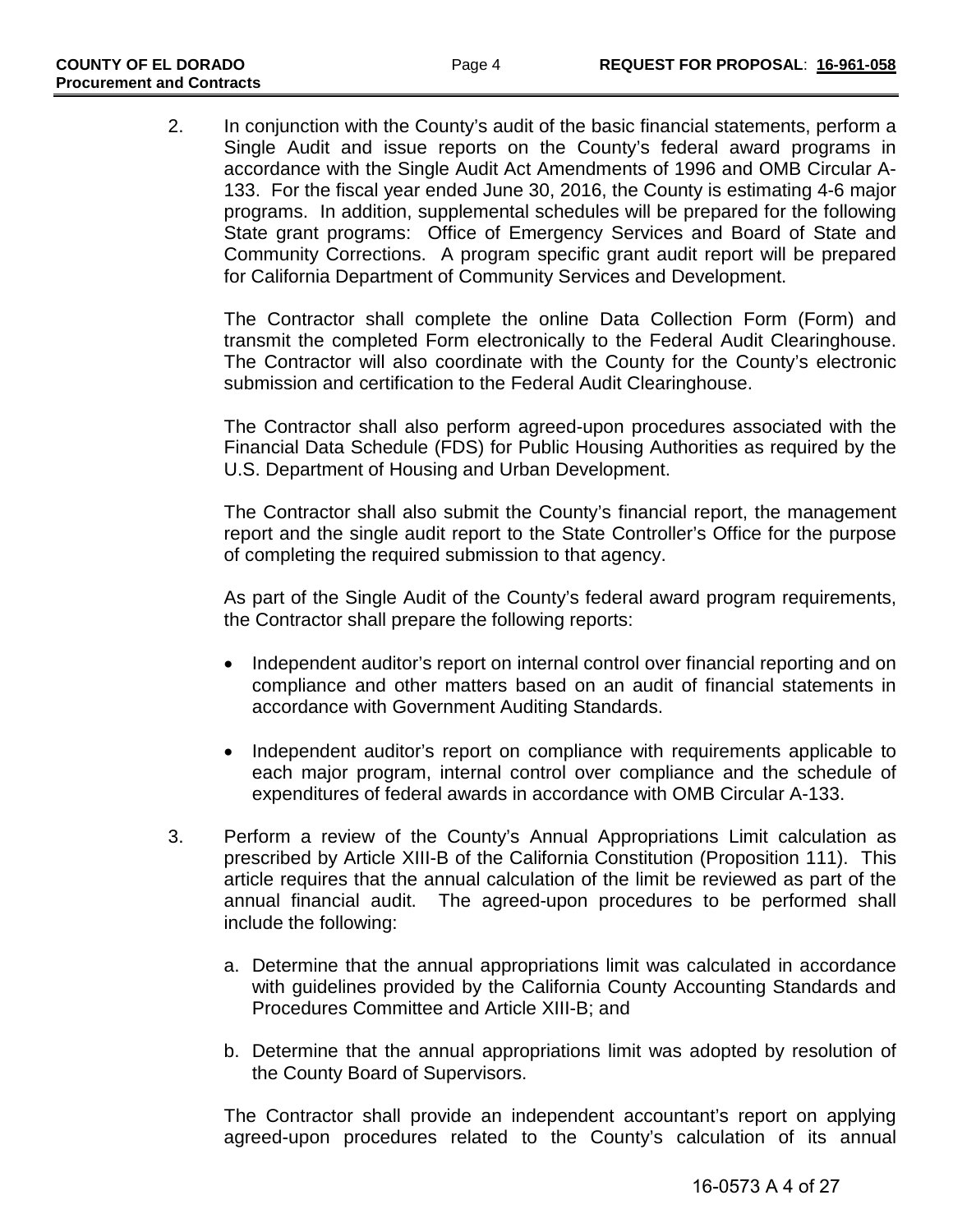appropriations limit (and County's dependent special districts) in accordance with Article XIII-B of the California Constitution.

4. Perform an independent audit to determine the County Treasury's compliance with investment requirements in conformity with Article 1 (commencing with Section 27000.5) and Article 6 (commencing with Section 27130), of Chapter 5, Division 2, Title 3 of the California Government Code and with the El Dorado County Statement of Investment Policy as approved by the Board of Supervisors.

The Contractor shall prepare a standard Independent Treasurer's assertion that the investment requirements of California Government Code Article 1 (commencing with Section 27000.5) , Article 6, (commencing with Section 27130), and the El Dorado County Investment Policy have been complied with, for the funds on deposit in the El Dorado County Treasury for the year ending December 31, 2016.

- 5. Prepare a management letter in accordance with SAS No. 114, which is to include any findings and recommendations regarding internal controls, including significant deficiencies and/or material weaknesses. A significant deficiency is a control deficiency, or combination of deficiencies, that adversely affects the County's ability to initiate, authorize, record, process, or report financial data reliably in accordance with generally accepted accounting principles such that there is more than a remote likelihood that a misstatement of the County's financial statements that is more than inconsequential will not be prevented or detected. A material weakness is a significant deficiency, or a combination of significant deficiencies, that results in more than a remote likelihood that a material misstatement of the financial statements will not be prevented or detected. Management letters shall be addressed to the County Chief Administrative Officer.
- C. Immediately upon execution of a contract, Contractor shall begin preliminary audit work for the audit of the fiscal year ending June 30, 2016. Thereafter, the audit schedule will be determined by the Contractor and the Auditor-Controller's Office. The County anticipates that unadjusted trial balances for the fiscal year ending June 30, 2016 will be available September 1, 2016. The first draft of the County's fund financial statements will be completed by November 15, 2016.
- D. The Contractor must provide annual entrance conferences, progress reporting and exit conferences. Scheduled meetings will be determined after the awarding of the contract. Entrance Conferences shall be scheduled with the County Auditor-Controller, County Chief Administrative Officer, as well as all key finance department personnel and department heads. The purpose of entrance conferences shall be to discuss prior audit problems and the interim work to be performed. These meetings will also be used to establish overall liaison(s) for the audit(s) and to make arrangements for workspace and other needs of the Contractor.
- E. Contractor shall provide written regular status updates jointly to the Auditor-Controller and Chief Administrative Officer during the audit fieldwork period, summarizing the progress of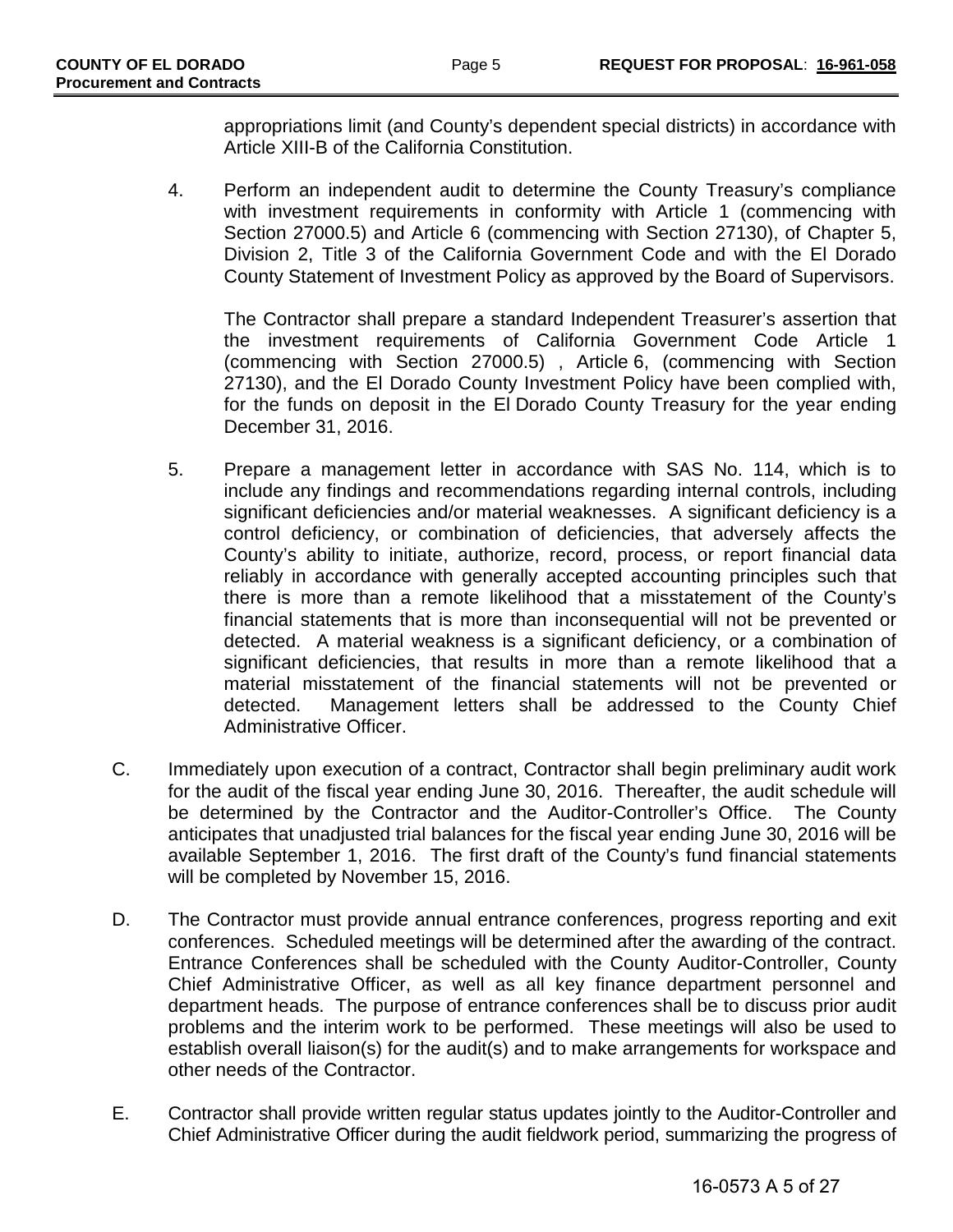the audit. Any significant concerns and/or delays in obtaining information that require management attention or recommendations for immediate corrective action by departments shall be communicated by the Contractor in the bi-weekly status reports.

F. The timetable for various reports, and the specific number of copies of reports required, shall be generally as indicated below. An unbound copy of each report as well as an electronic copy in portable document format (PDF) shall be provided in addition to the number of bound reports shown for each Deliverable (below). Subsequent years' timetables shall be developed pursuant to this general timetable. All reports shall be printed on 8 ½" x 11" standard paper, or folded to match that size, and shall be securely bound in a professional manner.

| Number of<br><b>Bound Reports</b> | Due Date          |
|-----------------------------------|-------------------|
| 10                                | November 30, 2016 |
| 10                                | March 1, 2017     |
| 10                                | March 1, 2017     |
| 10                                | March 1, 2017     |
| 10                                | March 15, 2017    |
| 10                                | March 15, 2017    |
|                                   |                   |

# **4. Other Requirements:**

- A. The contractor shall be an independent Contractor and must be licensed to practice by the State of California as a CPA.
- B. The Contractor shall have no conflict of interest with regard to any work performed by the firm on behalf of the County.
- C. Prior to award of a contract, Contractor will be required to certify under penalty of perjury that he/she or any other person associated with the firm in the capacity of owner, partner, director, officer, manager:
	- is not currently under suspension, debarment, voluntary exclusion, or determination of ineligibility by any Federal agency;
	- has not been suspended, debarred, voluntarily excluded or determined ineligible by any Federal agency within the past 3 years;
	- does not have a proposed debarment pending; and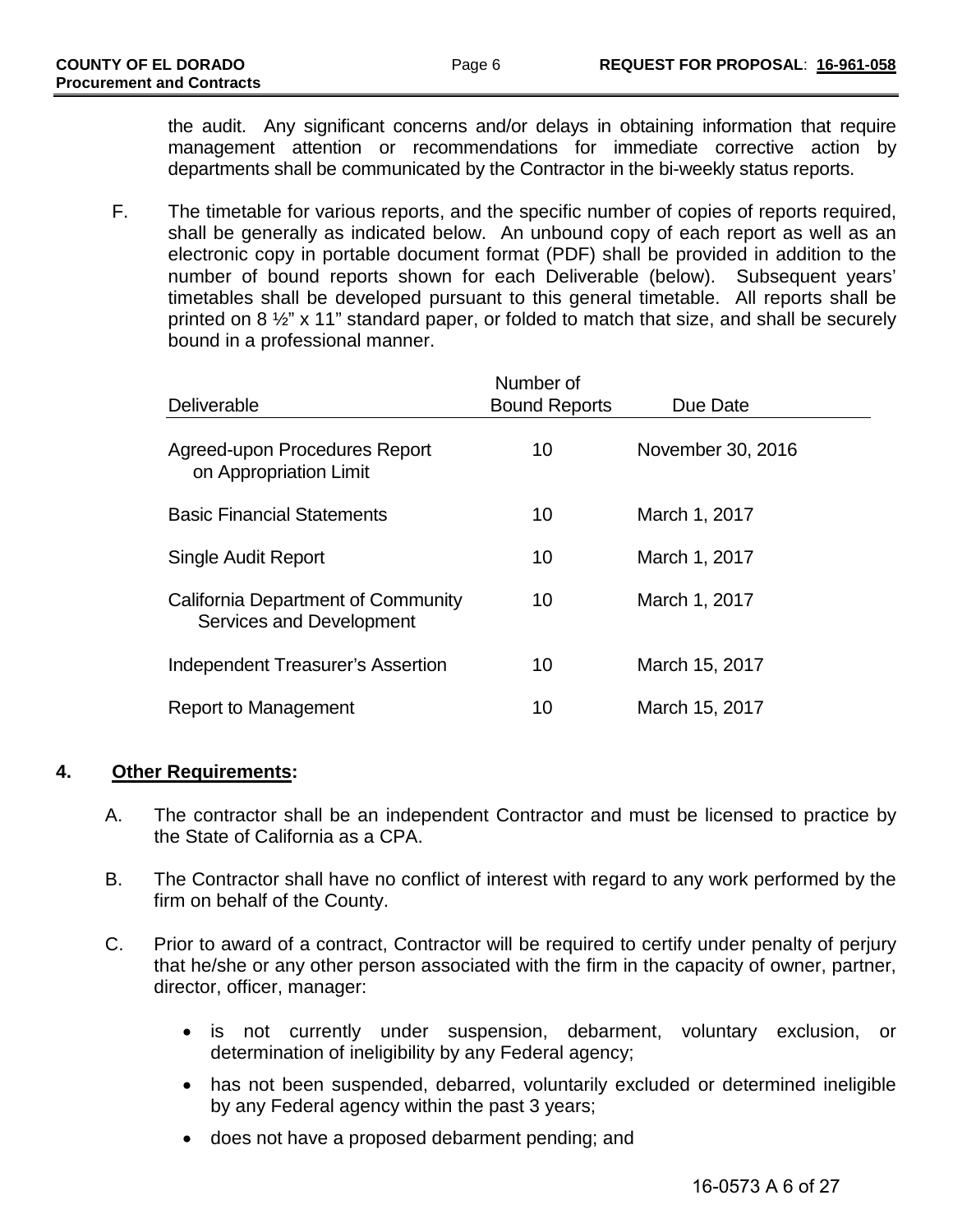- has not been indicted, convicted, or had a civil judgment rendered against it by a court of competent jurisdiction in any matter involving fraud or official misconduct within the past 3 years.
- D. The County reserves the right to request additional audits or special reviews not otherwise identified herein. Additional work desired by the County will be negotiated and added to the contract by addendum. The work shall be billed at the same rates as the fee schedule for the original contract.

### **5. County Support and Assistance:**

- A. Preliminary to, and throughout the engagement, the County will make available support personnel to provide assistance for tasks such as identifying locations of required records and supporting information, providing client prepared supporting schedules, preparing confirmations and such other tasks that will serve to expedite the conduct of the audit as deemed reasonable and necessary by the County.
- B. The Auditor-Controller's Office will prepare or oversee the preparation of the financial statements and related footnotes for the basic financial statements. The Auditor-Controller's Office will provide the Contractor with adjusted trial balances from the County's financial accounting system.
- C. The Auditor-Controller's Office, with cooperation from other County departments, will prepare and provide the contractor a draft of the schedule of expenditures of federal awards in connection with the Single Audit, including notes and supplemental schedules.
- D. The County will provide reasonable office space, desks, tables, chairs, phones and access to fax and copy machines while the Contractor is performing the services under the contract awarded from this RFP.
- E. The Auditor-Controller's Office will coordinate with the Contractor to provide reasonable and necessary access to the County's financial accounting system while the Contractor is conducting fieldwork.
- **6. Tentative Schedule:** The following represents the tentative schedule for this RFP. Any change in the scheduled dates for the Deadline for Proposer's Questions, or RFP Submission Deadline will be advertised in the form of an addendum to this RFP. The schedule for the evaluation process and other future dates may be adjusted without notice.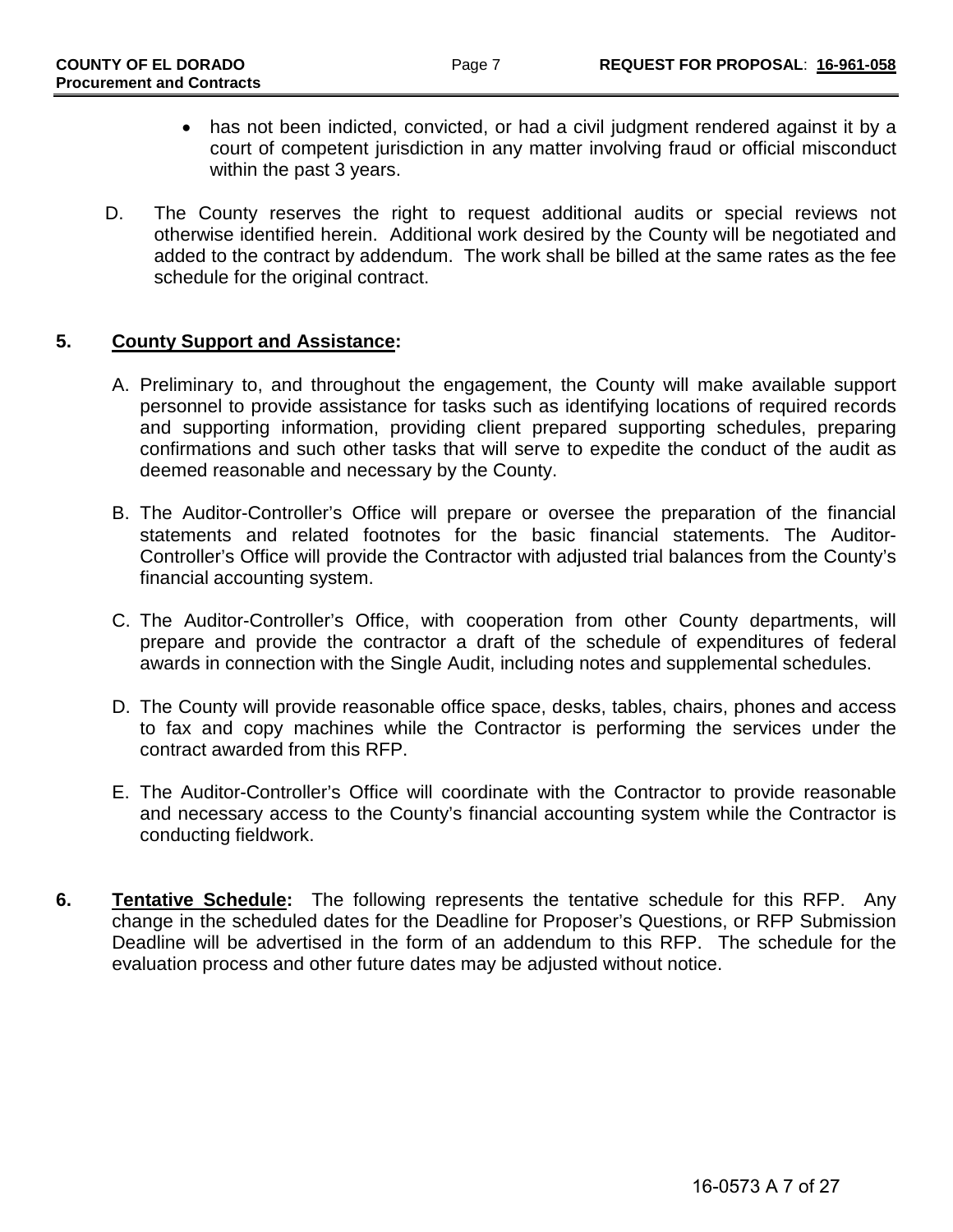| <b>Task</b>                               | <b>Tentative Scheduled Date</b> |
|-------------------------------------------|---------------------------------|
| Release and advertise RFP:                | March 14, 2016                  |
| Proposers' Questions Due:                 | March 25, 2016                  |
| <b>Answers Posted:</b>                    | April 8, 2016                   |
| <b>RFP Submission Deadline:</b>           | April 18, 2016                  |
| Proposal Review & Evaluation:             | April $19 - May 6$              |
| Interviews (Tentative):                   | April 29 or May 2               |
| Award of RFP by the Board of Supervisors: | End of May 2016                 |
| <b>Agreement Effective Date:</b>          | Upon Execution by County        |

**7. Proposal Content and Format:** Each response to this RFP shall include the information described in this section. Provide the information in the specified order. Failure to include all of the requested information may be cause for rejection. Additional information may be provided, but should be succinct and relevant to the goals of this RFP. Excessive information will not be considered favorably.

All copies of the proposal should be contained in loose-leaf 3-ring binders. Use section dividers, tabbed in accordance with this Section as specified below.

**A. Cover Letter and Signature Requirements:** The Cover Letter must be signed by an officer empowered by the Proposer to sign such material and thereby commit the Proposer to the obligations contained in the RFP response. Further, the signing and submission of a response shall indicate the intention of the Proposer to adhere to the provisions described in this RFP and a commitment to enter a binding contract.

The Cover Letter shall include the following:

- 1. Title of this RFP.
- 2. Name and Mailing Address of Proposer (include physical location if mailing address is a P.O. Box).
- 3. Contact Person, Title, email address, telephone number, and fax number.
- 4. A statement of the proposer's assent to the terms and conditions contained in the sample agreement attached and included as Exhibit "A" and proposer's ability to meet the minimum insurance requirements set forth in the sample agreement.
- 5. Brief introduction and executive summary of the Proposal.
- **B. Required Statements:** Include statements of assurance regarding the following requirements: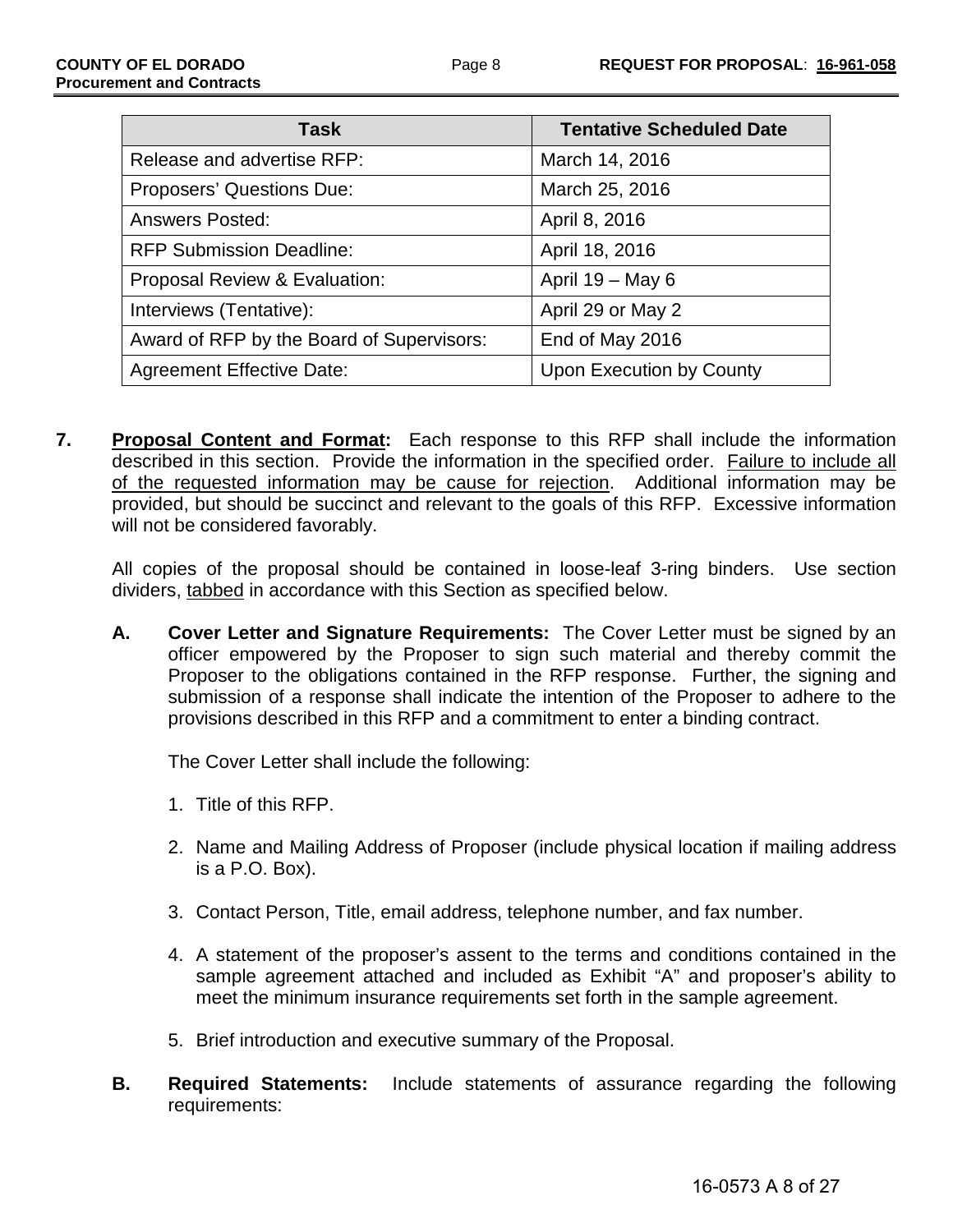- 1. A statement that the submitting Proposer will perform the services and adhere to the requirements described in this RFP, including any addenda (reference the addenda by date and/or number).
- 2. All or part of any submittal may be released to any person or firm who may request it, as prescribed by the State of California Public Records Act. Proposers shall include a statement that describes the specific portion(s) of their submittal that are considered proprietary and should not be releasable as public information. Proposers should be aware that all such requests may be subject to legal review and challenge.
- 3. Proposer declares there is no Conflict of Interest.
- 4. Proposer attests there has been no Collusion.
- 5. Proposer accepts the terms in the sample contract (Exhibit "A"), and is willing and able to fulfill the indemnification and insurance requirements contained therein. (Please note that actual Certificates of Insurance are not required as part of your submittal.)
- 6. Proposer certifies that it is not currently subject to debarment under Title 49, Code of Federal Regulations, Part 29.
- 7. Proposer understands and accepts that all travel associated with the delivery of services under the proposed agreement will be the sole responsibility of the Proposer.

### **C. Organization Size, Structure and Resources:**

- 1. Include a statement of whether the firm is local, national or international. State the size of the firm, the size of the firm's governmental audit staff, the location of the office from which the majority of the work shall be completed, and the number of partners, directors, managers, supervisors, seniors and other professional staff employed at that office.
- 2. If the Contractor is a joint venture or consortium, the qualifications of each firm comprising the joint venture or consortium must be separately identified, and the firm that is proposed to serve as the principal must be identified as such.

# **D. Auditing Experience of Firm:**

- 1. Provide a description of recently performed County and local government audits and the firm's single audit experience. Provide at least three governmental references, including current contact names and telephone numbers, and descriptions of the audit services provided. Provide a list of all current public agency clients.
- 2. Describe the results of the firm's most recent peer review. A copy of the peer review report must be included with the proposal.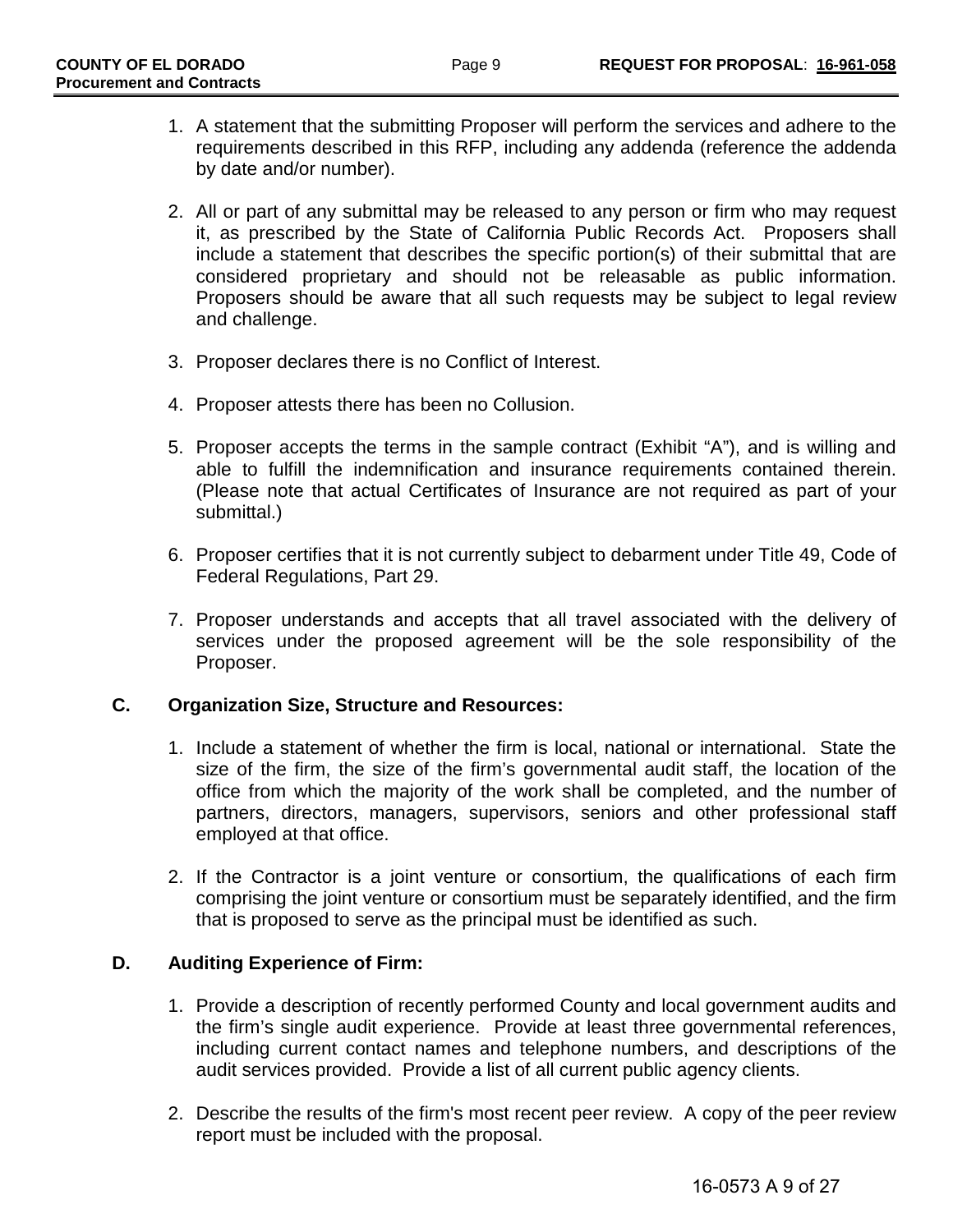3. Provide information on the results of any Federal or State desk reviews or field reviews of the firm's audits during the past three (3) years. Provide information on the circumstances and status of any disciplinary action taken or pending against the firm during the past (3) years with State regulatory bodies or professional organizations.

### **E. Qualifications of Staff:**

- 1. Identify the personnel proposed to be assigned to work on the County's audits, including staff from other than the office indicated above. Indicate the name and position (partner, supervisor, etc.), and the minimum percentage of time that each individual is expected to work on the audit. Include resumes for each person.
- 2. Provide a statement regarding the education and training program provided to, or required of, the staff to be assigned to the County's audits, particularly with reference to governmental accounting and auditing, governmental practices and procedures, and governmental affairs.
- 3. Proposer shall include an outline of the services to be rendered by your firm under the Agreement as described herein. Provide a detailed discussion regarding the approach, methodology, work plan, and timeline for initial implementation of the work under this RFP.

### **F. Project Approach and Plan of Work:**

Clearly describe your firm's detailed approach to performing each of audit components as outlined in Section 3 of this RFP, restated below. Proposals should set forth a work plan, including an explanation of the audit methodology to be followed and estimated timeline to perform the required services. Include a description of your management plan to ensure on-time delivery and compliance with all requirements of the RFP.

- 1. Audits and reports for the County's basic financial statements as well as the expression of an opinion on the combining and individual fund financial statements in relation to the financial statements taken as a whole.
- 2. Single Audit and reports on the County's federal award programs in accordance with the Single Audit Act Amendments of 1996 and OMB Circular A-133. In addition, prepare supplemental schedules for the following State grant programs: Office of Emergency Services and Board of State and Community Corrections. Prepare a program specific grant audit report for the California Department of Community Services and Development.
- 3. Review of the County's Annual GANN Appropriations Limit calculation as prescribed by Article XIII-B of the California Constitution (Proposition 111).
- 4. Preparation of a Standard Independent Treasurer's Assertion for compliance with investment requirements and policies.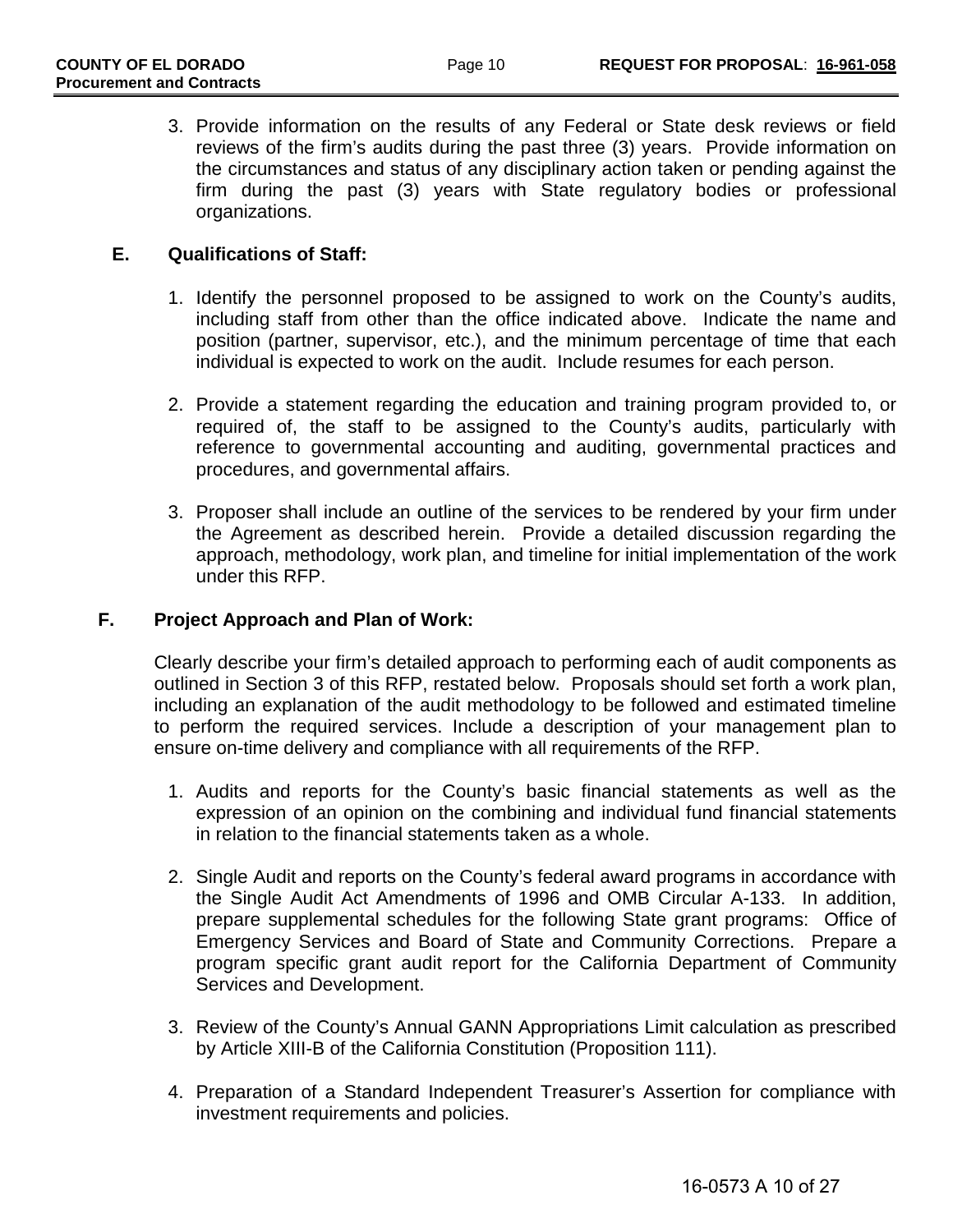- 5. Preparation of a management letter in accordance with Statement on Auditing Standards (SAS) No. 114, The Auditor's Communication with Those Charged with Governance.
- **G. Cost Proposal:** Provide a total cost proposal for the audit services described within this RFP. Your cost proposal must include the following level of detail:
	- 1. Provide the total cost for each audit component (as defined in Section 3 above) and each Fiscal Year ending June 30, 2016, 2017 and 2018.
	- 2. For each audit, list the classification for each staff who would be assigned, the billing rate and the number of hours they would be assigned.
	- 3. All expenses for the performance of the work should be incorporated into the hourly billing rates.
	- 4. Provide a schedule of professional fees showing the hourly billing rate of each staff person that may perform work under the agreement.
- **8. Proposers' Questions:** Questions regarding this RFP must be submitted in writing to the Procurement and Contracts Office and must be received no later than **5:00 p.m. – on March 25, 2016**. All envelopes or containers must be clearly labeled **"RFP #16-961-058, QUESTION"** for convenience purposes. Envelopes or containers not clearly labeled may be overlooked and not responded to. Questions will **not** be accepted by telephone, facsimile (fax), electronically, or orally. The County reserves the right to decline a response to any question if, in the County's assessment, the information cannot be obtained and shared with all potential organizations in a timely manner. A summary of the questions submitted, including responses deemed relevant and appropriate by the County, will be posted on the Procurement and Contracts website on or about **April 8, 2016.**

All inquiries shall be submitted to:

County of El Dorado Procurement & Contracts 360 Fair Lane Placerville, California 95667 RFP #16-961-058 Question

*Proposers are cautioned that they are not to rely upon any oral statements that they may have obtained. Proposers shall direct all inquiries to the County Purchasing Agent and shall not contact the requesting department directly regarding any matter related to this Request for Proposal.*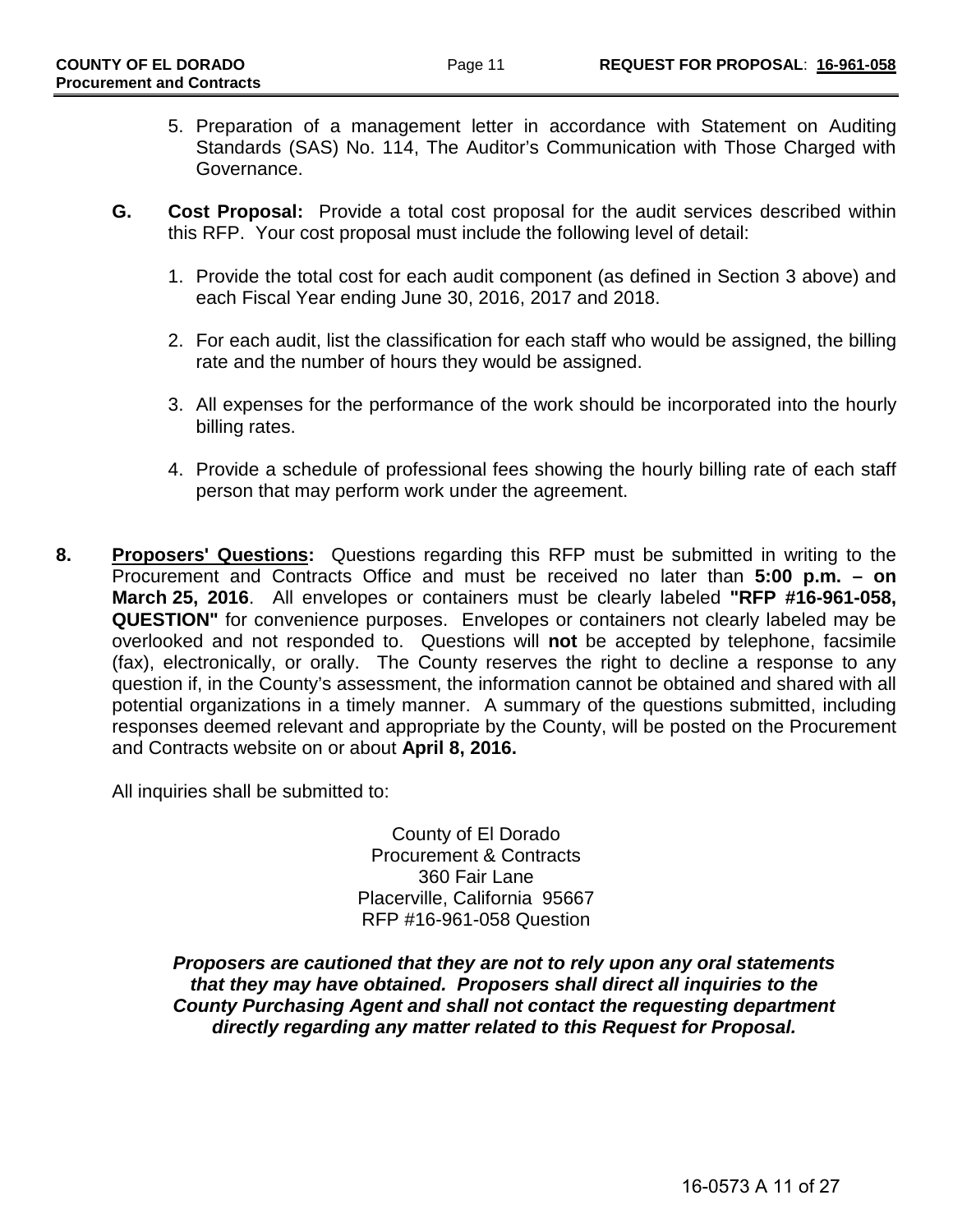**9. Proposal Submittal:** Proposers must submit three (3) original proposals in loose-leaf 3-ring binders and one (1) electronic copy in portable document format (PDF), including any addenda, in a sealed envelope or container, clearly marked **"RFP #16-961-058 – MAILROOM DO NOT OPEN"**, **no later than 3:00 p.m. – April 18, 2016**, to:

> County of El Dorado Procurement and Contracts 360 Fair Lane Placerville, CA 95667

A Proposer may withdraw its final proposal at any time **prior** to the opening deadline date and time by submitting a written request for its withdrawal to the County Purchasing Agent, signed by an authorized agent of the firm. Proposers may thereafter submit a new or modified proposal **prior** to the opening deadline date and time. Modifications offered in any manner, oral or written, will not be considered.

Proposers submitting less than the required number of copies of their proposal may be rejected and considered "non-responsive." Proposals received beyond the deadline will not be considered, and will be returned unopened.

It is the responsibility of the Proposer to assure that the proposal is received in the Procurement & Contracts Division prior to the proposal opening deadline date and time. Proposals received beyond the proposal opening deadline will not be accepted and will be returned unopened. The time stamp clock located in the office of the Procurement and Contracts Division will serve as the official time clock.

**Failure to comply with any of the requirements contained herein may result in disqualification. It is the responsibility of all Proposers to read ALL sections of this RFP prior to submitting a response.**

**For questions regarding the Request for Proposal process, contact Mollie Purcell, Purchasing Agent, at (530) 621-5106.** 

**10. Proposal Evaluation:** Proposals shall be evaluated by a team composed of County personnel, members of the County's Annual Audit Committee, and others at the sole discretion of the County. The evaluation factors reflect a wide range of considerations. While cost is important, other factors are also significant. The County may request clarification or additional information from a specific Proposer in order to assist in the County's evaluation of a proposal. In evaluating the proposals, the Committee will use the following criteria: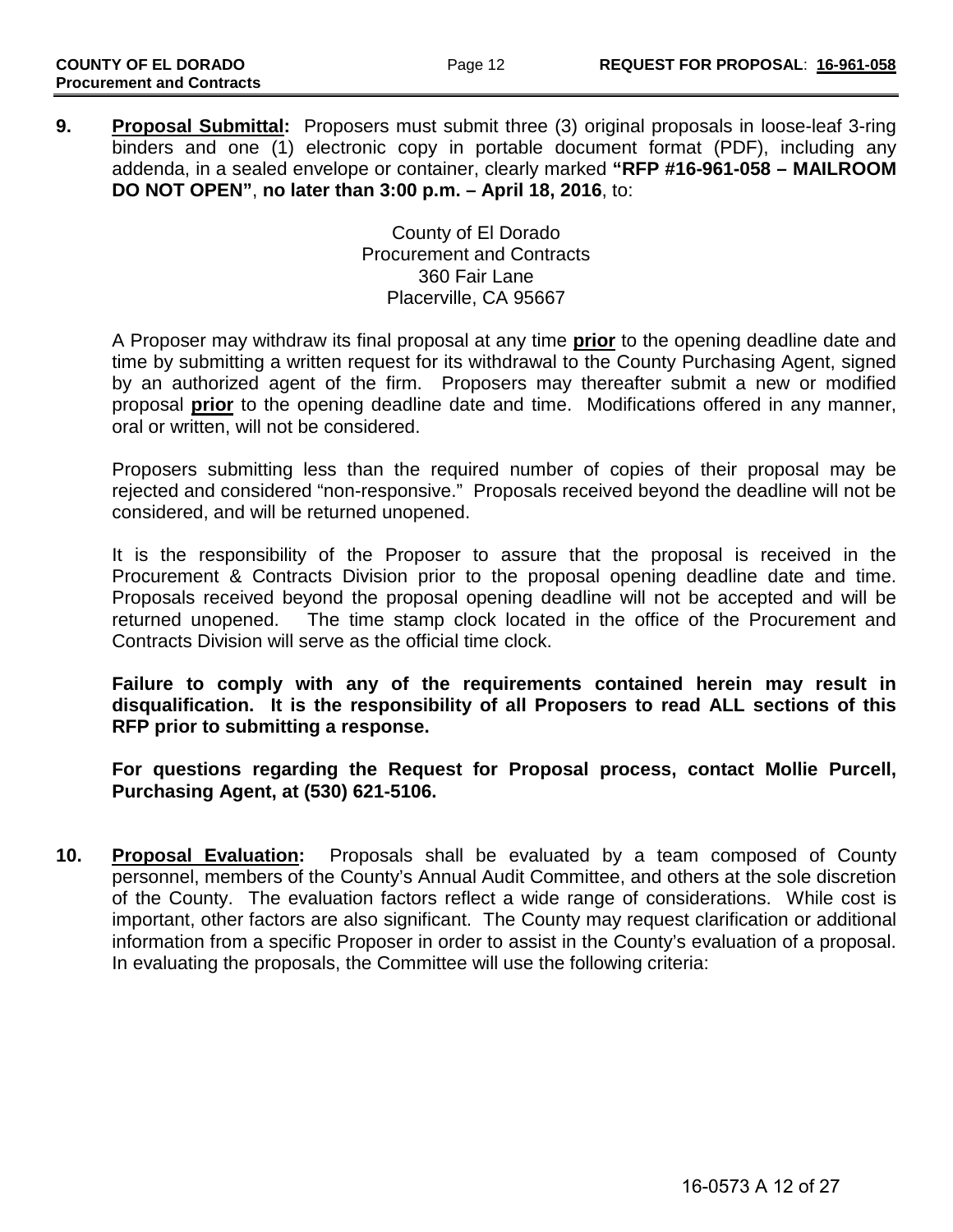|    | <b>Evaluation Criteria</b>                                                                    | <b>Maximum Points</b><br><b>Possible</b> |
|----|-----------------------------------------------------------------------------------------------|------------------------------------------|
| А. | Organization size, structure and resources of firm<br>(per Section 7.C)                       | 10                                       |
| В. | Prior auditing experience (per Section 7.D)<br>Subcriteria:                                   | 25                                       |
|    | County and local government audits<br>Max. 15<br>points                                       |                                          |
|    | Single Audit experience<br>Max. 10<br>points                                                  |                                          |
| В. | Qualifications of staff to be assigned to County's audits<br>(per Section 7.E)                | 15                                       |
| C. | Project approach and plan of work (per Section 7.F)<br>Subcriteria:                           | 25                                       |
|    | Audit coverage and approach Max. 15 points<br>Time estimate for proposed audit Max. 10 points |                                          |
|    | D. Total Cost Proposal, including percentage increase<br>for optional years (per Section 7.G) | 25                                       |
|    | <b>Total Possible Points:</b>                                                                 | 100                                      |

These evaluation criteria shall be used as the basis for an initial evaluation of the proposals. However, the final recommendation of the evaluation team shall be based on its evaluation of all relevant factors and its determination as to which proposals best comply with the intent of this RFP.

The evaluation team's recommendation need not be in strict conformance with the numerical results arrived at in applying the evaluation criteria.

**11. Award:** Award shall be recommended to the Proposer whose proposal best meets the needs of the County. The County reserves the right to reject any or all proposals, and to solicit additional proposals if deemed in the best interest of the County to do so. The decision of the County Board of Supervisors shall be final in making such determination.

The successful Proposer will receive written notification of the award, along with instructions for finalizing the agreement documents. Receipt of the fully executed agreement will serve as Proposer's notice to proceed with services.

- **12. County's Rights:** The County reserves the right to:
	- 1. Request clarification of any submitted information
	- 2. Waive any informalities or irregularities in any qualification statement
	- 3. Not enter into any agreement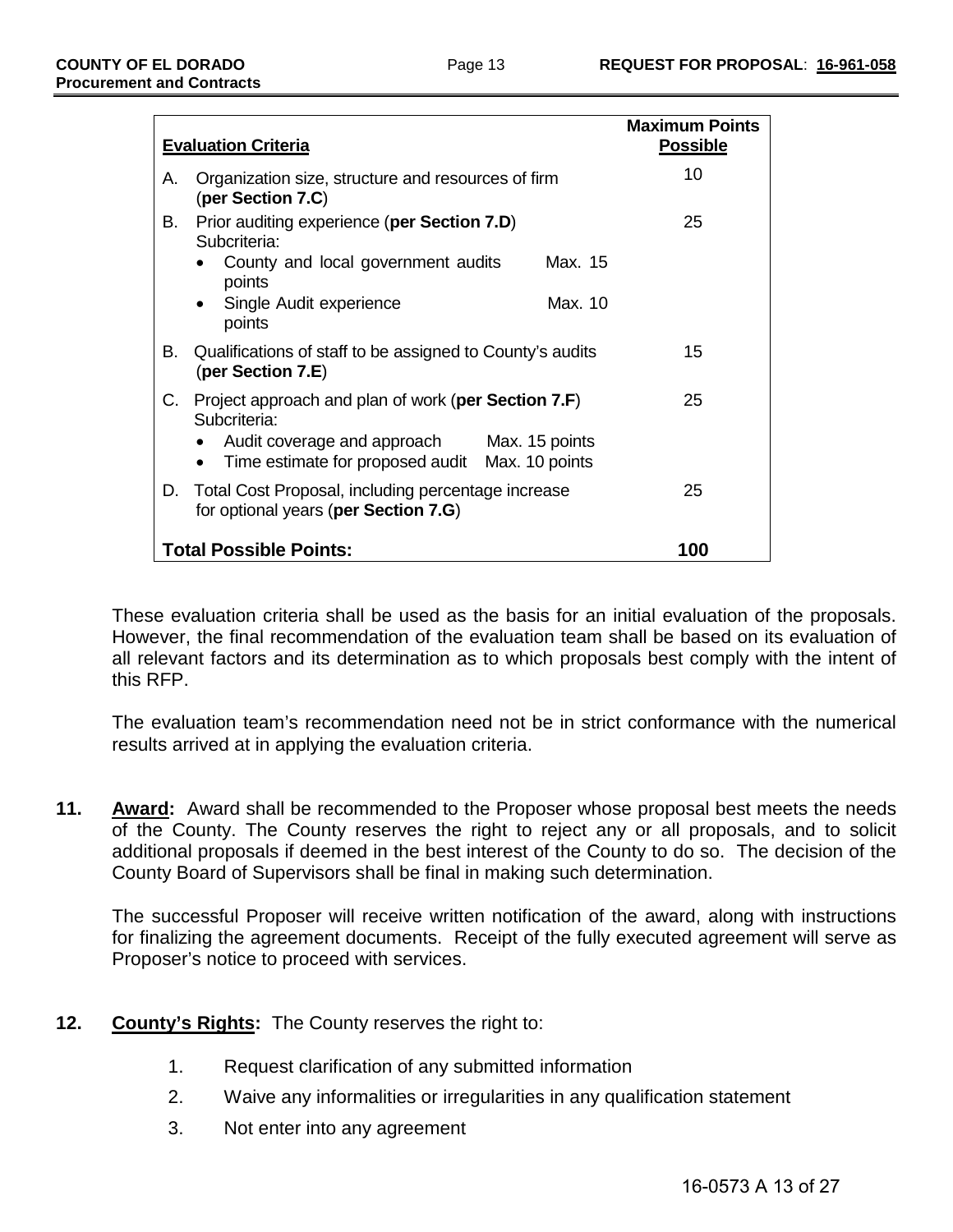- 4. Not select any contractor
- 5. Cancel this process at any time
- 6. Amend this process at any time
- 7. Award more than one contract if it is in the best interest of the County
- 8. Interview contractor prior to award
- 9. Request additional information during an interview
- **13. Public Records Act:** All proposals shall become public information at the conclusion of the selection process, with the exception of those portions of a proposal that are identified at the time of submittal by the Proposer as trade secrets and/or which are deemed by the County as not being public documents that must disclosed under the Public Records Act, or other appropriate statutes and regulations. Pricing and service elements of the successful proposal will not be considered proprietary information. Proprietary information shall be submitted in a separate sealed envelope clearly labeled as proprietary with the RFP number on the outside of the envelope. All materials submitted in response to this Request for Proposal shall become the property of the County and will not be returned.
- **14. Valid Offer:** Proposals shall remain valid for 120 days from the due date. The County reserves the right to negotiate with the successful Proposer any additional terms or conditions not contained in their proposal which are in the best interest of the County or to otherwise revise the scope of this RFP.

This RFP does not constitute a contract nor an offer of employment. The cost of preparation of proposals shall be the obligation of the Proposer. All proposals, whether accepted or rejected, shall become the property of the County and will not be returned. Unnecessarily elaborate responses, enclosures and specialized binding are not desired, and may be construed as an indication of Proposer's lack of cost consciousness.

**15. Web Site Requirements:** It is the bidder's responsibility to monitor the County's website for possible addenda to this bid to inform him/herself of the most current specifications, terms, and conditions, and to submit his/her bid in accordance with the original bid requirements and all addenda. All available bids and related addenda can be found at:

### <http://edcapps.edcgov.us/contracts/invite.asp>

Failure of bidder to obtain this information shall not relieve him/her of the requirements contained therein. Those bidders not acknowledging and returning Addenda as required will not be considered and will be rejected as "non-responsive."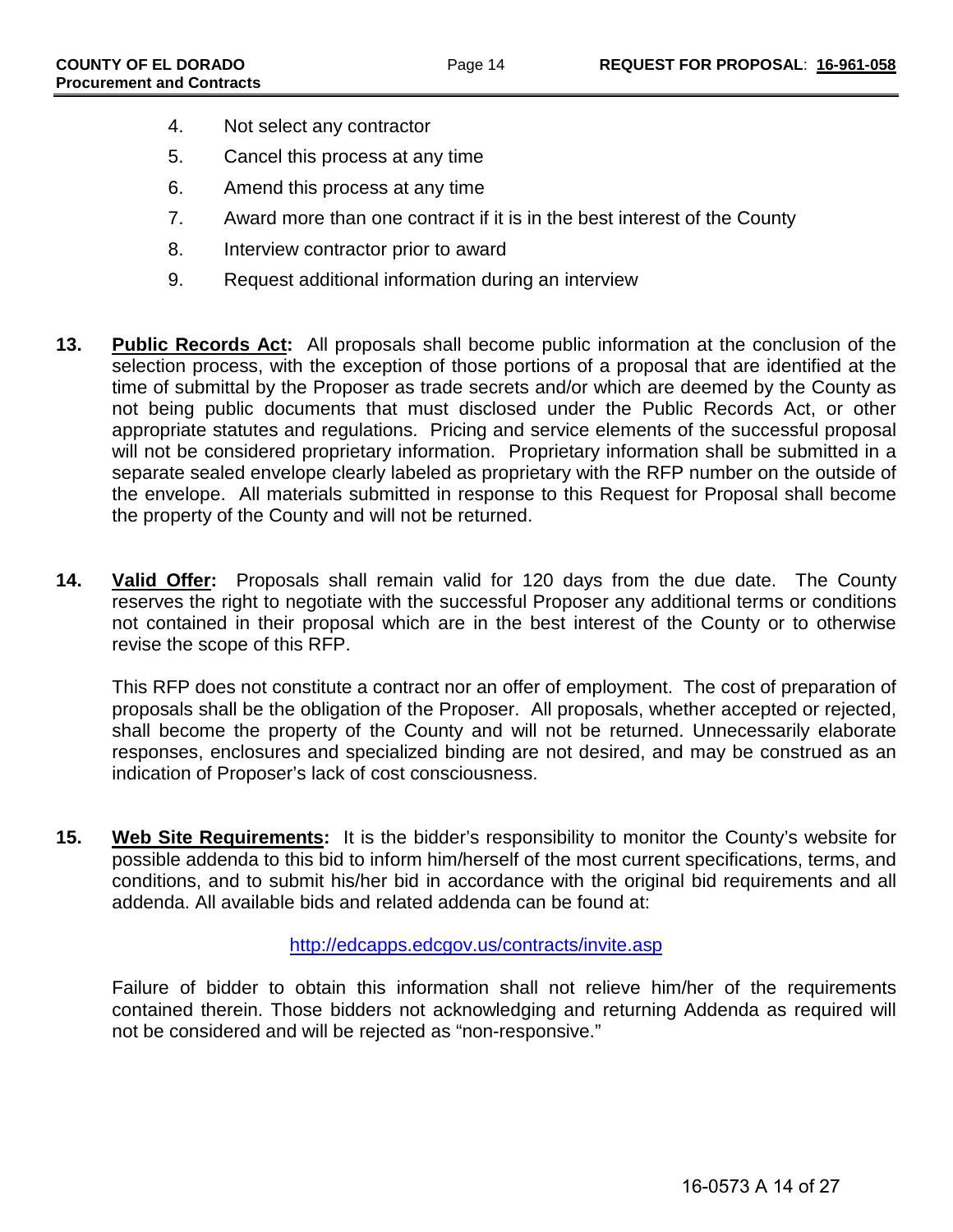**16. Business License Requirement:** It is unlawful for any person to furnish supplies or services, or transact any kind of business in the unincorporated territory of El Dorado County without possessing a County business license unless exempt under County Code Section 5.08.070. Contact the Tax Collector's Office at 360 Fair Lane, Placerville, California 95667, or phone (530) 621-5800, for further information. El Dorado County is an equal opportunity employer (EOE). Minorities, females, and handicapped are encouraged to participate (M/F/H).

It is not a requirement to possess a County business license at the time of proposal submittal. Successful Proposers may be required to possess a County business license to award contract. The County of El Dorado is an equal opportunity employer (EOE). Minorities, Females and Handicapped are encouraged to participate.

**17. Public Agency:** It is intended that other public agencies (i.e., city, special district, public authority, public agency and other political subdivisions of the State of California) shall have the option to participate in any agreement created as a result of this Request for Proposal to Bid with the same terms and conditions specified there in, including pricing. The County shall incur no financial responsibility in connection with any agreement from another public agency. The public agency shall accept sole responsibility for contracting for services and making payment to the vendor.

*Your participation in the RFP process is important to the County of El Dorado!*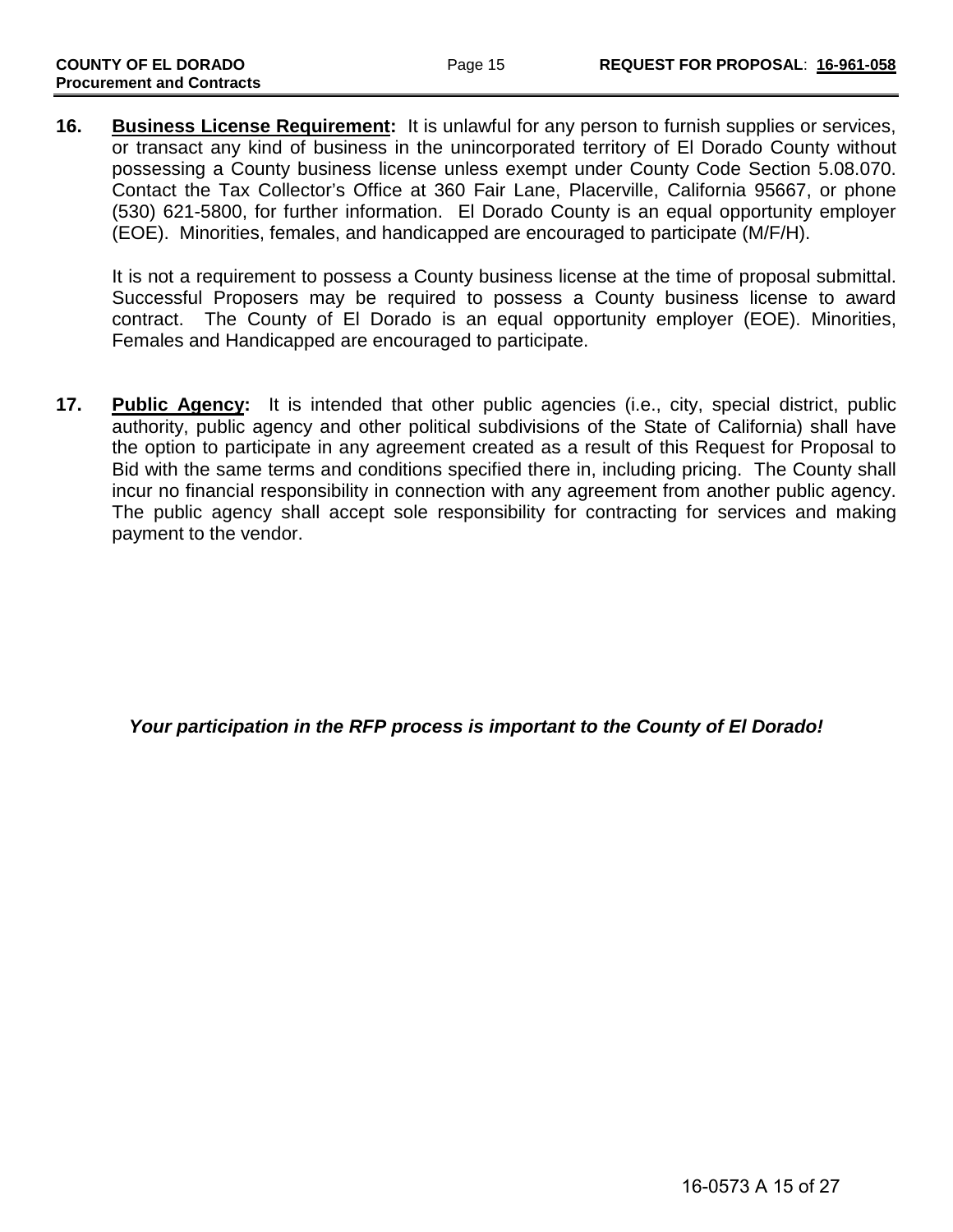# **EXHIBIT A**

# **Sample**

### **AGREEMENT FOR SERVICES #XXX-SXXX**

### **Independent Audit Services**

### AGREEMENT FOR SERVICES #\_\_\_\_-\_\_\_\_\_\_\_\_

**THIS AGREEMENT** made and entered by and between the County of El Dorado, a political subdivision of the State of California (hereinafter referred to as "County") and \_\_\_\_\_\_\_\_\_\_\_\_\_\_\_\_\_\_, a \_\_\_\_\_\_\_\_\_\_\_\_\_, duly qualified to conduct business in the State of California, whose principal place of business is \_\_\_\_\_\_\_\_\_\_\_\_\_\_\_\_\_\_\_\_\_\_\_\_\_\_\_\_\_\_\_\_\_\_\_\_, and whose Agent for Service of Process is *Company name, physical address,* (hereinafter referred to as "Contractor");

# **RECITALS**

| WHEREAS, County has determined that it is necessary to obtain a Contractor to provide |  |  |  |  |       |  |  |
|---------------------------------------------------------------------------------------|--|--|--|--|-------|--|--|
|                                                                                       |  |  |  |  | : and |  |  |

**WHEREAS**, Contractor has represented to County that it is specially trained, experienced, expert and competent to perform the special services required hereunder and County has determined to rely upon such representations; and

**WHEREAS**, it is the intent of the parties hereto that such services be in conformity with all applicable federal, state and local laws; and

**WHEREAS**, County has determined that the provision of these services provided by Contractor is in the public's best interest, and that these services are more economically and feasibly performed by outside independent Contractors as well as authorized by El Dorado County Charter, Section 210 (b) (6) and/or Government Code 31000;

**NOW, THEREFORE**, County and Contractor mutually agree as follows: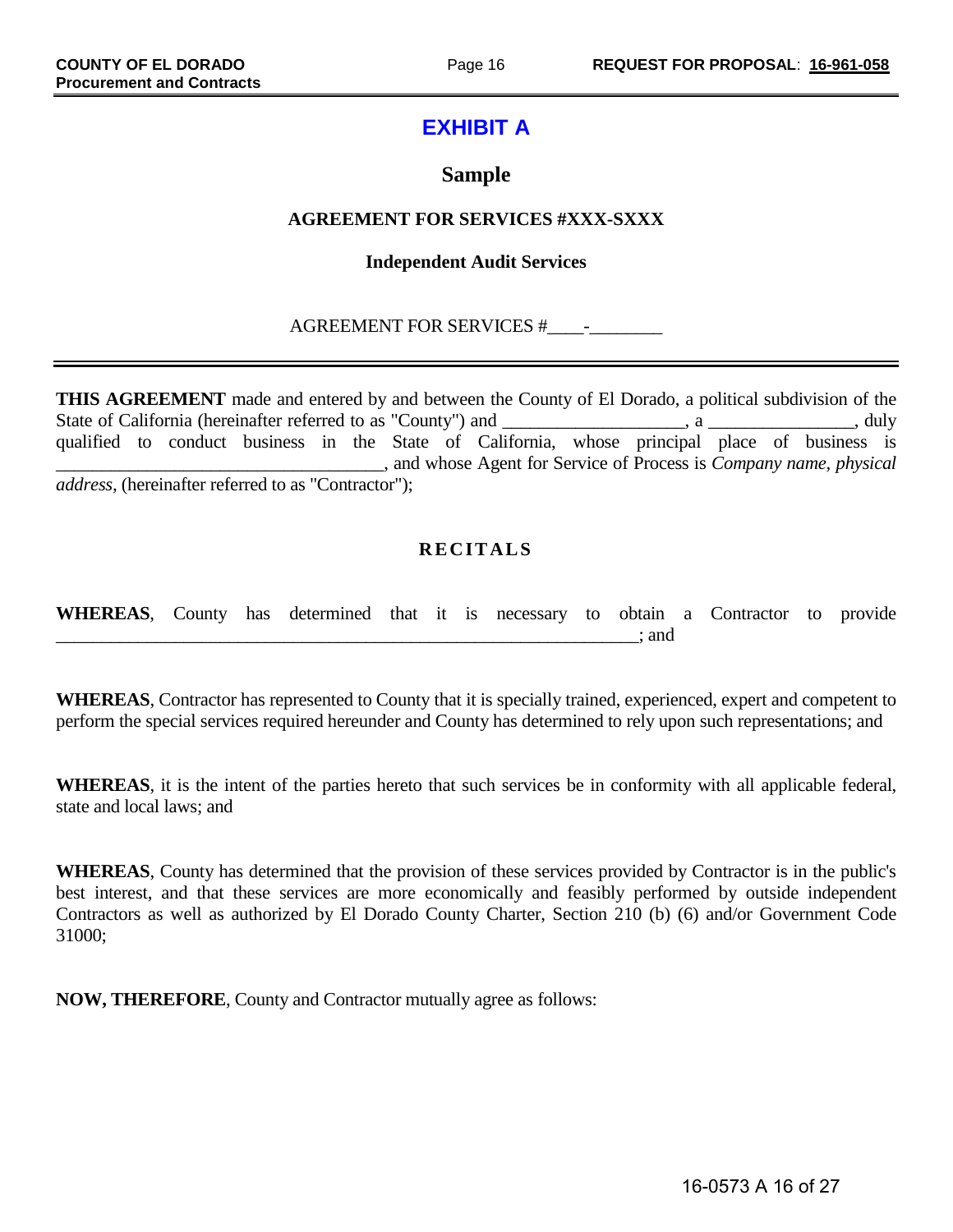#### **ARTICLE I**

**Scope of Services:** Contractor agrees to furnish the personnel and equipment necessary to provide  $\_$  ,  $\_$  ,  $\_$  ,  $\_$  ,  $\_$  ,  $\_$  ,  $\_$  ,  $\_$  ,  $\_$  ,  $\_$  ,  $\_$  ,  $\_$  ,  $\_$  ,  $\_$  ,  $\_$  ,  $\_$  ,  $\_$  ,  $\_$  ,  $\_$  ,  $\_$  ,  $\_$  ,  $\_$  ,  $\_$  ,  $\_$  ,  $\_$  ,  $\_$  ,  $\_$  ,  $\_$  ,  $\_$  ,  $\_$  ,  $\_$  ,  $\_$  ,  $\_$  ,  $\_$  ,  $\_$  ,  $\_$  ,  $\_$  ,

#### **ARTICLE II**

**Term:** This Agreement shall become effective upon final execution by both parties hereto and shall expire \_\_\_\_\_\_\_\_\_\_\_\_\_\_\_\_.

#### **ARTICLE III**

**Compensation for Services:** For services provided herein, including any deliverables that may be identified herein, County agrees to pay Contractor upon the satisfactory completion and County's acceptance of work, monthly in arrears and within forty-five (45) days following the County's receipt and approval of itemized invoice(s) identifying services rendered.

For the purposes of this Agreement, the billing rate shall be \_\_\_\_\_\_\_\_\_\_\_\_\_\_\_\_\_\_\_\_\_\_\_\_\_\_\_\_\_\_\_\_\_\_\_\_\_\_\_\_\_\_\_\_\_\_\_\_\_\_.

Total amount of this Agreement shall not exceed \_\_\_\_\_\_\_\_\_\_\_\_\_\_\_\_\_\_\_.

\_\_\_\_\_\_\_\_\_\_\_\_\_\_\_\_\_\_\_\_\_\_\_\_\_\_\_\_\_\_\_\_\_\_\_\_\_\_\_\_\_\_\_\_\_\_\_\_\_\_\_\_\_\_\_\_\_\_\_.

Itemized invoices shall follow the format specified by County and shall reference this Agreement number on their faces and on any enclosures or backup documentation. Copies of documentation attached to invoices shall reflect Contractor's charges for the specific services billed on those invoices. Invoices shall be mailed to County at the following address:

County of El Dorado Department Address Placerville, California 95667

or to such other location as County directs.

In the event that Contractor fails to deliver the documents or other deliverables required by the individual Work Orders issued pursuant to this Agreement, County at its sole option may delay the monthly payment for the period of time of the delay, cease all payments until such time as the deliverables are received, or proceed as set forth herein below in Article \_\_\_\_\_\_, Default, Termination, and Cancellation.

#### **ARTICLE IV**

**Taxes:** Contractor certifies that as of today's date, it is not in default on any unsecured property taxes or other taxes or fees owed by Contractor to County. Contractor agrees that it shall not default on any obligations to County during the term of this Agreement.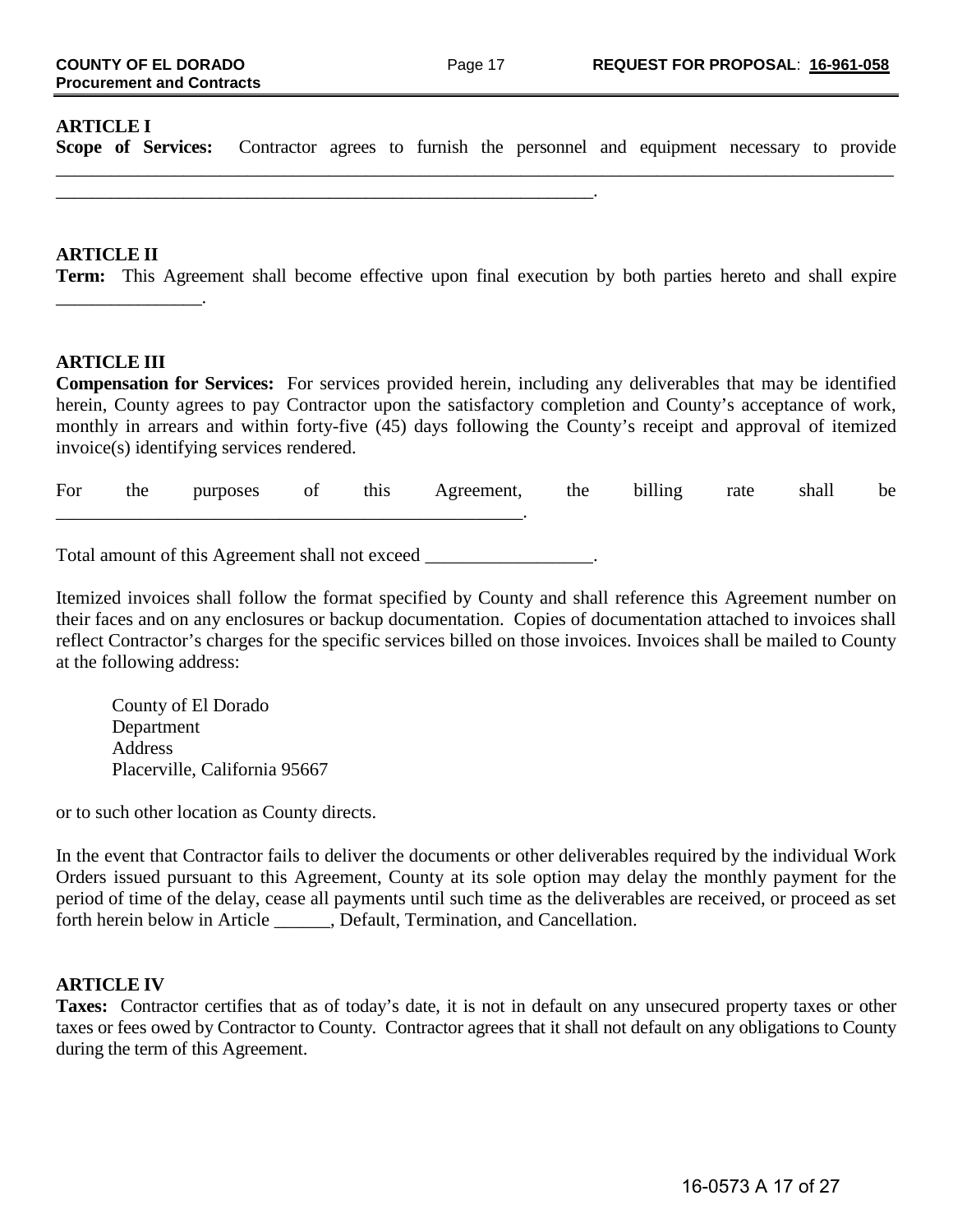### **ARTICLE V**

**Changes to Agreement:** This Agreement may be amended by mutual consent of the parties hereto. Said amendments shall become effective only when in writing and fully executed by duly authorized officers of the parties hereto.

### **ARTICLE VI**

**Contractor to County:** It is understood that the services provided under this Agreement shall be prepared in and with cooperation from County and its staff. It is further agreed that in all matters pertaining to this Agreement, Contractor shall act as Contractor only to County and shall not act as Contractor to any other individual or entity affected by this Agreement nor provide information in any manner to any party outside of this Agreement that would conflict with Contractor's responsibilities to County during term hereof.

#### **ARTICLE VII**

**Assignment and Delegation:** Contractor is engaged by County for its unique qualifications and skills as well as those of its personnel. Contractor shall not subcontract, delegate or assign services to be provided, in whole or in part, to any other person or entity without prior written consent of County.

#### **ARTICLE VIII**

**Independent Contractor/Liability:** Contractor is, and shall be at all times, deemed independent and shall be wholly responsible for the manner in which it performs services required by terms of this Agreement. Contractor exclusively assumes responsibility for acts of its employees, associates, and subContractors, if any are authorized herein, as they relate to services to be provided under this Agreement during the course and scope of their employment.

Contractor shall be responsible for performing the work under this Agreement in a safe, professional, skillful and workmanlike manner and shall be liable for its own negligence and negligent acts of its employees. County shall have no right of control over the manner in which work is to be done and shall, therefore, not be charged with responsibility of preventing risk to Contractor or its employees.

### **ARTICLE IX**

**Fiscal Considerations:** The parties to this Agreement recognize and acknowledge that County is a political subdivision of the State of California. As such, El Dorado County is subject to the provisions of Article XVI, Section 18 of the California Constitution and other similar fiscal and procurement laws and regulations and may not expend funds for products, equipment or services not budgeted in a given fiscal year. It is further understood that in the normal course of County business, County will adopt a proposed budget prior to a given fiscal year, but that the final adoption of a budget does not occur until after the beginning of the fiscal year.

Notwithstanding any other provision of this Agreement to the contrary, County shall give notice of cancellation of this Agreement in the event of adoption of a proposed budget that does not provide for funds for the services, products or equipment subject herein. Such notice shall become effective upon the adoption of a final budget which does not provide funding for this Agreement. Upon the effective date of such notice, this Agreement shall be automatically terminated and County released from any further liability hereunder.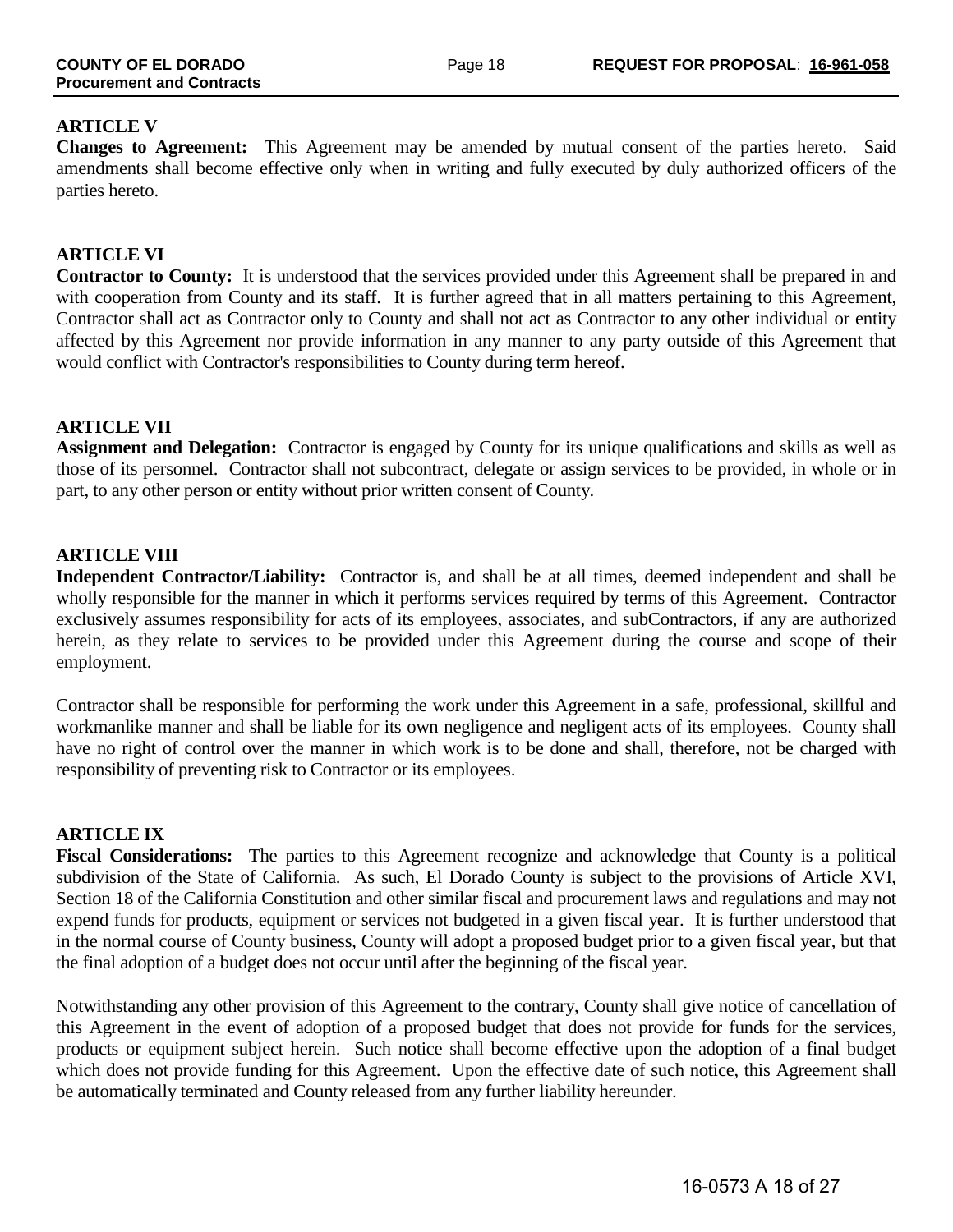In addition to the above, should the Board of Supervisors during the course of a given year for financial reasons reduce, or order a reduction, in the budget for any County department for which services were contracted to be performed, pursuant to this paragraph in the sole discretion of the County, this Agreement may be deemed to be canceled in its entirety subject to payment for services performed prior to cancellation.

### **ARTICLE X**

**Audit by California State Auditor:** Contractor acknowledges that if total compensation under this agreement is greater than \$10,000.00, this Agreement is subject to examination and audit by the California State Auditor for a period of three (3) years, or for any longer period required by law, after final payment under this Agreement, pursuant to California Government Code §8546.7. In order to facilitate these potential examinations and audits, Contractor shall maintain, for a period of at least three (3) years, or for any longer period required by law, after final payment under the contract, all books, records and documentation necessary to demonstrate performance under the Agreement.

#### **ARTICLE XI Default, Termination, and Cancellation:**

A. Default: Upon the occurrence of any default of the provisions of this Agreement, a party shall give written notice of said default to the party in default (notice). If the party in default does not cure the default within ten (10) days of the date of notice (time to cure), then such party shall be in default. The time to cure may be extended at the discretion of the party giving notice. Any extension of time to cure must be in writing, prepared by the party in default for signature by the party giving notice and must specify the reason(s) for the extension and the date on which the extension of time to cure expires.

Notice given under this section shall specify the alleged default and the applicable Agreement provision and shall demand that the party in default perform the provisions of this Agreement within the applicable period of time. No such notice shall be deemed a termination of this Agreement unless the party giving notice so elects in this notice, or the party giving notice so elects in a subsequent written notice after the time to cure has expired. In the event of termination for default, County reserves the right to take over and complete the work by contract or by any other means.

- B. Bankruptcy: This Agreement, at the option of the County, shall be terminable in the case of bankruptcy, voluntary or involuntary, or insolvency of Contractor.
- C. Ceasing Performance: County may terminate this Agreement in the event Contractor ceases to operate as a business, or otherwise becomes unable to substantially perform any term or condition of this Agreement.
- D. Termination or Cancellation without Cause: County may terminate this Agreement in whole or in part upon seven (7) calendar days written notice by County without cause. If such prior termination is effected, County will pay for satisfactory services rendered prior to the effective dates as set forth in the Notice of Termination provided to Contractor, and for such other services, which County may agree to in writing as necessary for contract resolution. In no event, however, shall County be obligated to pay more than the total amount of the contract. Upon receipt of a Notice of Termination, Contractor shall promptly discontinue all services affected, as of the effective date of termination set forth in such Notice of Termination, unless the notice directs otherwise.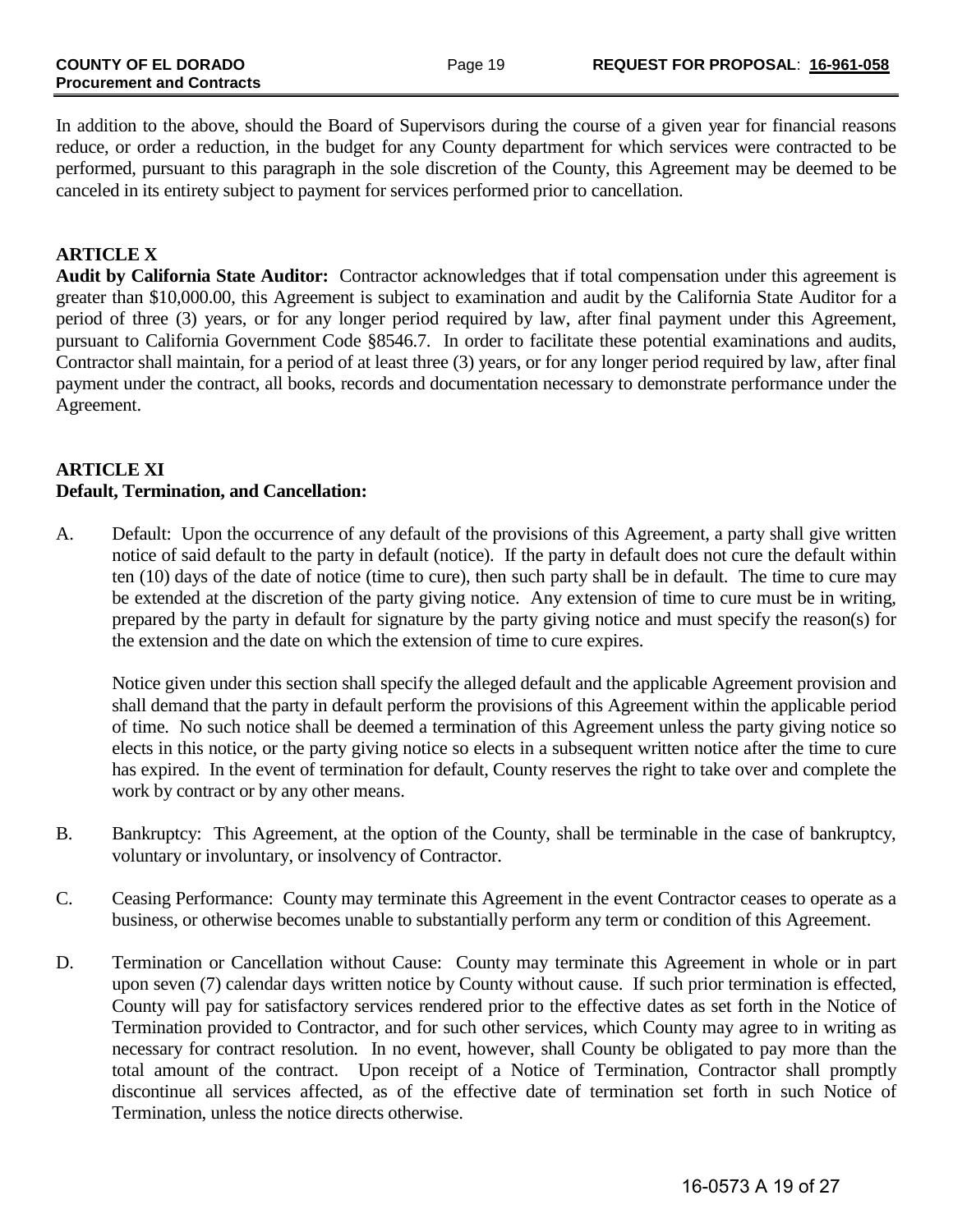# **ARTICLE XII**

**Notice to Parties:** All notices to be given by the parties hereto shall be in writing and served by depositing same in the United States Post Office, postage prepaid and return receipt requested. Notices to County shall be addressed as follows:

COUNTY OF EL DORADO (Department Name) (Address) (City, State, Zip) ATTN: (Name), (Title)

or to such other location as the County directs.

with a carbon copy to

COUNTY OF EL DORADO Chief Administrative Office Procurement and Contracts Division 360 Fair Lane Placerville, CA 95667 ATTN: Purchasing Agent

Notices to Contractor shall be addressed as follows:

(COMPANY NAME) (Address) (City, State, Zip) ATTN: (Name), (Title)

or to such other location as the Contractor directs.

# **ARTICLE XIII**

**Change of Address:** In the event of a change in address for Contractor's principal place of business, Contractor's Agent for Service of Process, or Notices to Contractor, Contractor shall notify County in writing pursuant to the provisions contained in this Agreement under the Article titled "Notice to Parties". Said notice shall become part of this Agreement upon acknowledgment in writing by the County Contract Administrator, and no further amendment of the Agreement shall be necessary provided that such change of address does not conflict with any other provisions of this Agreement.

# **ARTICLE XIV**

**Indemnity:** The Contractor shall defend, indemnify, and hold the County harmless against and from any and all claims, suits, losses, damages and liability for damages of every name, kind and description, including attorney's fees and costs incurred, brought for, or on account of, injuries to or death of any person, including but not limited to workers, County employees, and the public, or damage to property, or any economic or consequential losses, which are claimed to or in any way arise out of or are connected with the Contractor's services, operations, or performance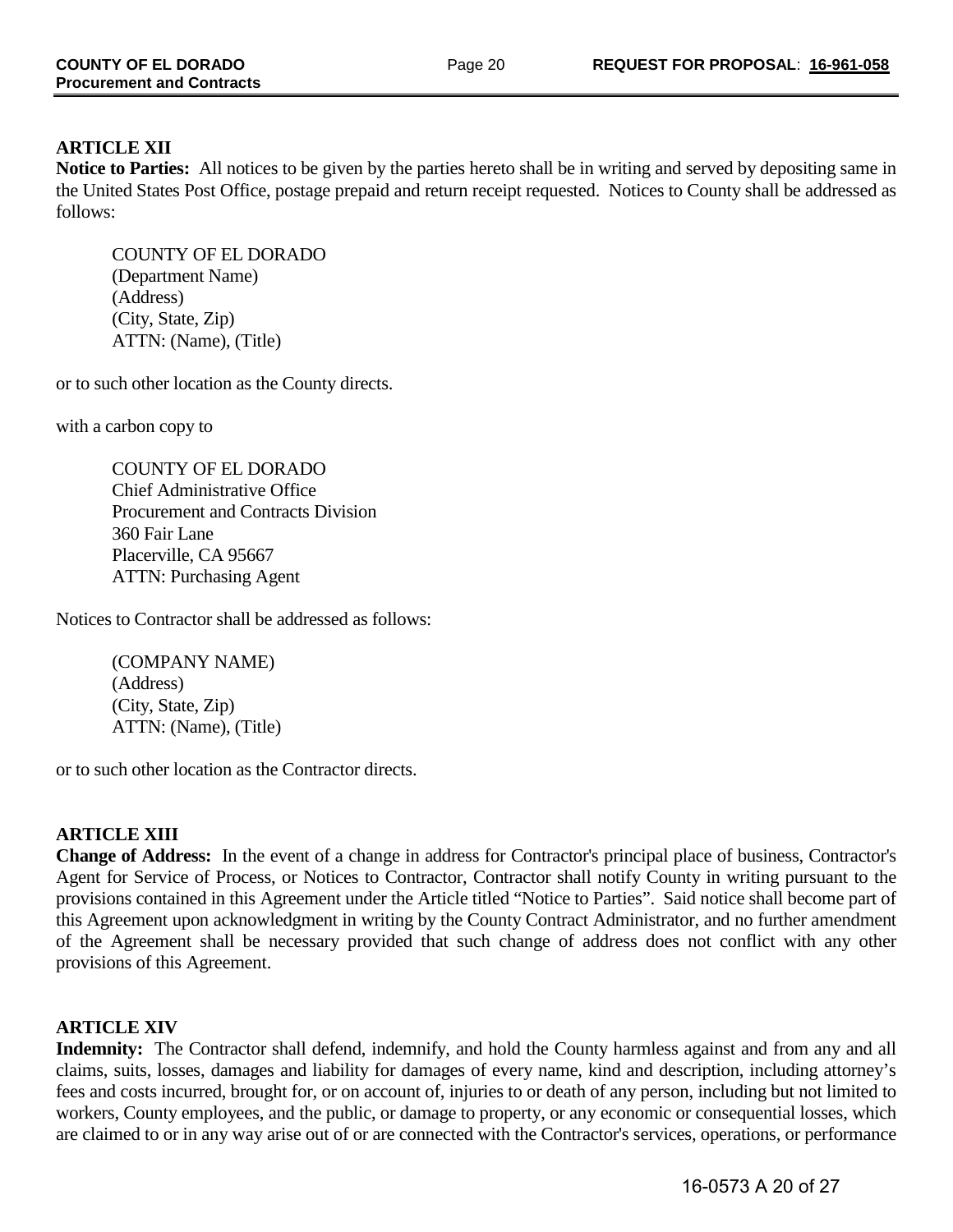hereunder, regardless of the existence or degree of fault or negligence on the part of the County, the Contractor, subContractor(s) and employee(s) of any of these, except for the sole, or active negligence of the County, its officers and employees, or as expressly prescribed by statute. This duty of Contractor to indemnify and save County harmless includes the duties to defend set forth in California Civil Code Section 2778.

### **ARTICLE XV**

**Insurance:** Contractor shall provide proof of a policy of insurance satisfactory to the County of El Dorado Risk Manager and documentation evidencing that Contractor maintains insurance that meets the following requirements:

- A. Full Worker's Compensation and Employer's Liability Insurance covering all employees of Contractor as required by law in the State of California.
- B. Commercial General Liability Insurance of not less than \$1,000,000.00 combined single limit per occurrence for bodily injury and property damage and a \$2,000,000.00 aggregate limit.
- C. Automobile Liability Insurance of not less than \$1,000,000.00 is required in the event motor vehicles are used by the Contractor in the performance of the Agreement.
- D. In the event Contractor is a licensed professional or professional consultant, and is performing professional services under this Agreement, professional liability is required with a limit of liability of not less than \$1,000,000.00 per occurrence.
- E. Contractor shall furnish a certificate of insurance satisfactory to the County of El Dorado Risk Manager as evidence that the insurance required above is being maintained.
- F. The insurance will be issued by an insurance company acceptable to Risk Management, or be provided through partial or total self-insurance likewise acceptable to Risk Management.
- G. Contractor agrees that the insurance required above shall be in effect at all times during the term of this Agreement. In the event said insurance coverage expires at any time or times during the term of this Agreement, Contractor agrees to provide at least thirty (30) days prior to said expiration date, a new certificate of insurance evidencing insurance coverage as provided for herein for not less than the remainder of term of the Agreement, or for a period of not less than one (1) year. New certificates of insurance are subject to the approval of Risk Management and Contractor agrees that no work or services shall be performed prior to the giving of such approval. In the event the Contractor fails to keep in effect at all times insurance coverage as herein provided, County may, in addition to any other remedies it may have, terminate this Agreement upon the occurrence of such event.
- H. The certificate of insurance must include the following provisions stating that:
	- 1. The insurer will not cancel the insured's coverage without prior written notice to County, and;
	- 2. The County of El Dorado, its officers, officials, employees and volunteers are included as additional insured on an additional insured endorsement, but only insofar as the operations under this Agreement are concerned. This provision shall apply to the general liability policy.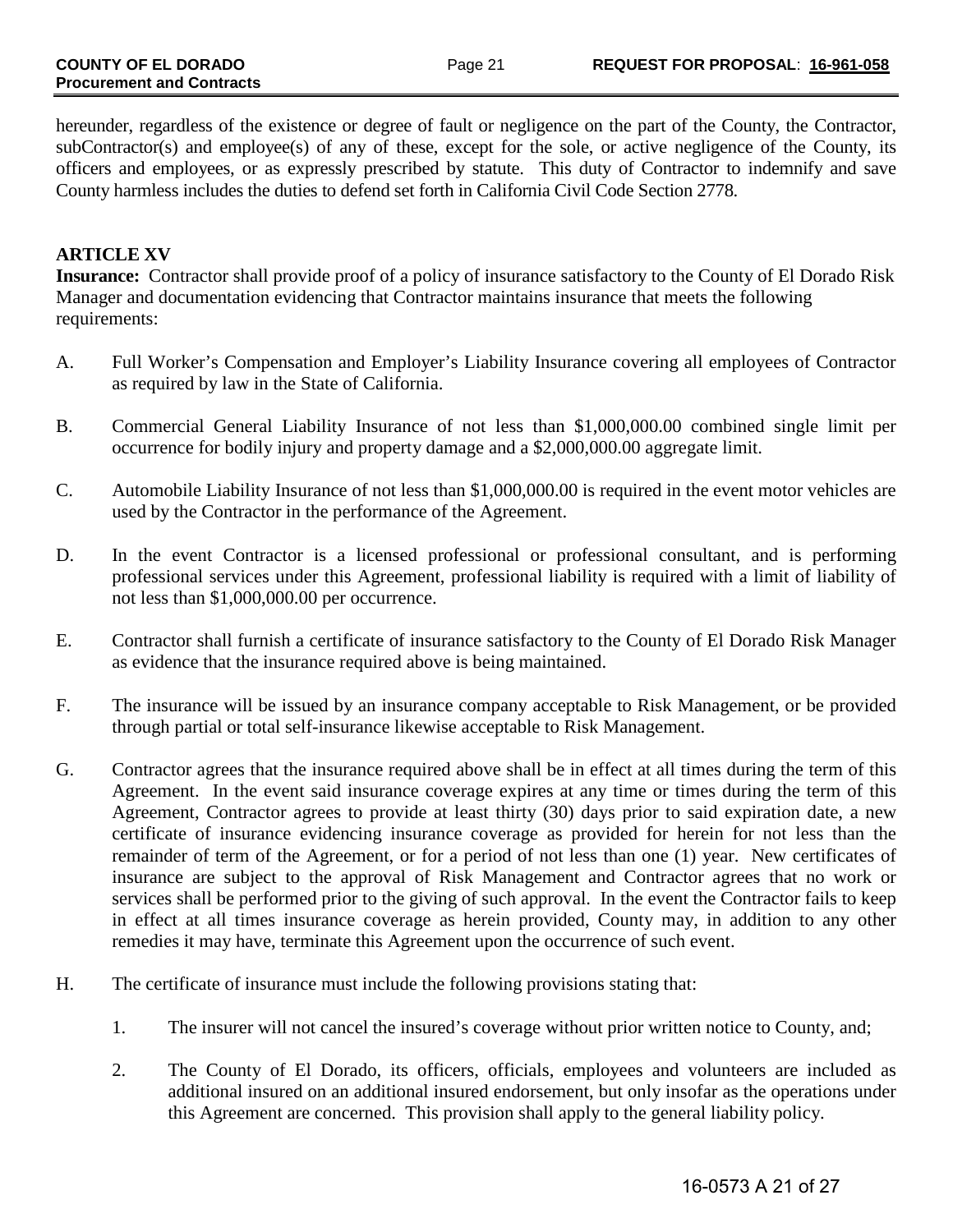- I. The Contractor's insurance coverage shall be primary insurance as respects the County, its officers, officials, employees and volunteers. Any insurance or self-insurance maintained by the County, its officers, officials, employees or volunteers shall be in excess of the Contractor's insurance and shall not contribute with it.
- J. Any deductibles or self-insured retentions must be declared to and approved by the County, either: the insurer shall reduce or eliminate such deductibles or self-insured retentions as respects the County, its officers, officials, employees and volunteers; or the Contractor shall procure a bond guaranteeing payment of losses and related investigations, claim administration and defense expenses.
- K. Any failure to comply with the reporting provisions of the policies shall not affect coverage provided to the County, its officers, officials, employees or volunteers.
- L. The insurance companies shall have no recourse against the County of El Dorado, its officers and employees or any of them for payment of any premiums or assessments under any policy issued by any insurance company.
- M. Contractor's obligations shall not be limited by the foregoing insurance requirements and shall survive expiration of this Agreement.
- N. In the event Contractor cannot provide an occurrence policy, Contractor shall provide insurance covering claims made as a result of performance of this Agreement for not less than three (3) years following completion of performance of this Agreement.
- O. Certificate of insurance shall meet such additional standards as may be determined by the contracting County Department either independently or in consultation with Risk Management, as essential for protection of the County.

# **ARTICLE XVI**

**Interest of Public Official:** No official or employee of County who exercises any functions or responsibilities in review or approval of services to be provided by Contractor under this Agreement shall participate in or attempt to influence any decision relating to this Agreement which affects personal interest or interest of any corporation, partnership, or association in which he/she is directly or indirectly interested; nor shall any such official or employee of County have any interest, direct or indirect, in this Agreement or the proceeds thereof.

# **ARTICLE XVII**

**Interest of Contractor:** Contractor covenants that Contractor presently has no personal interest or financial interest, and shall not acquire same in any manner or degree in either: 1) any other contract connected with or directly affected by the services to be performed by this Agreement; or, 2) any other entities connected with or directly affected by the services to be performed by this Agreement. Contractor further covenants that in the performance of this Agreement no person having any such interest shall be employed by Contractor.

# **ARTICLE XVIII**

**Conflict of Interest:** The parties to this Agreement have read and are aware of the provisions of Government Code Section 1090 et seq. and Section 87100 relating to conflict of interest of public officers and employees.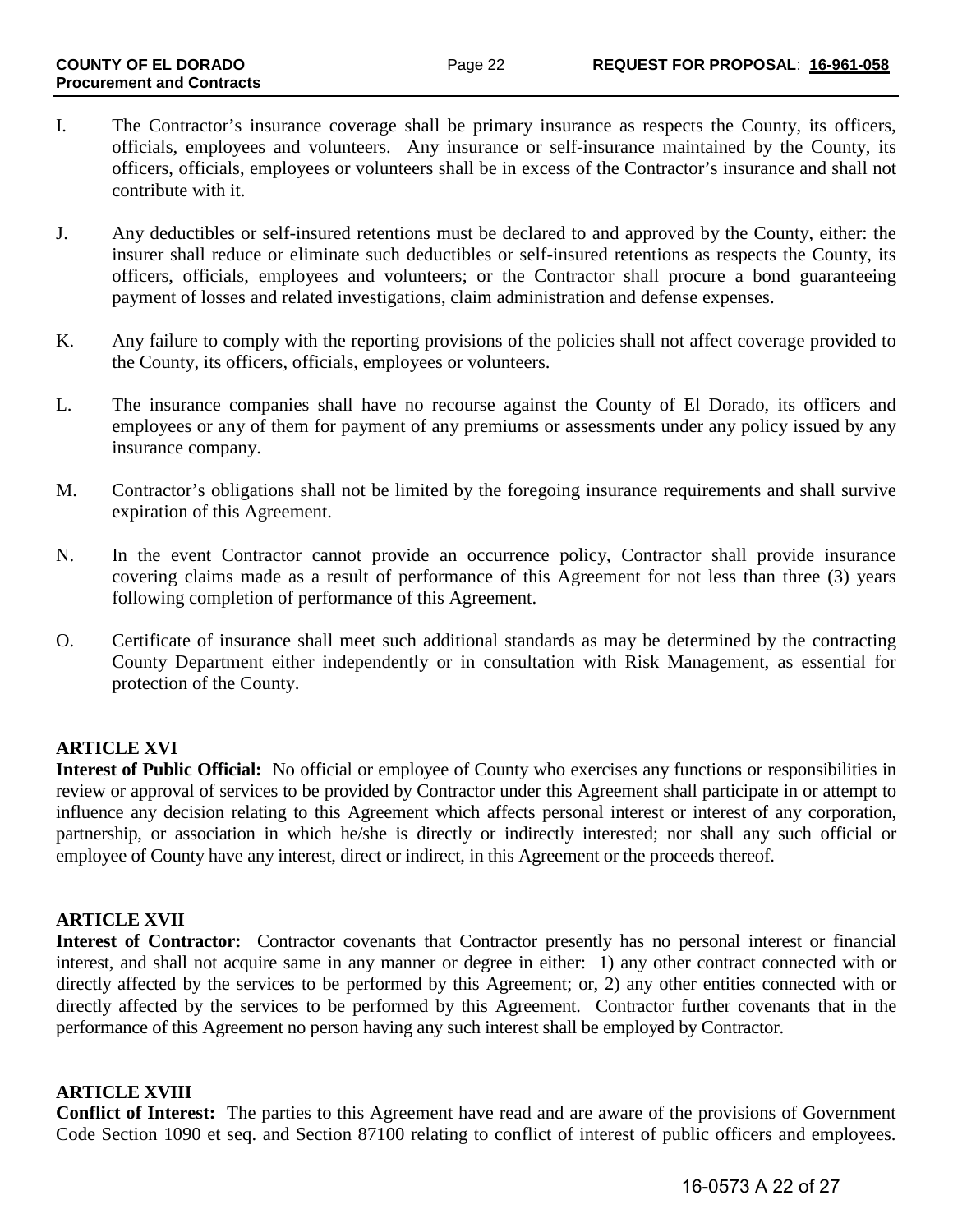Contractor attests that it has no current business or financial relationship with any County employee(s) that would constitute a conflict of interest with provision of services under this contract and will not enter into any such business or financial relationship with any such employee(s) during the term of this Agreement. County represents that it is unaware of any financial or economic interest of any public officer or employee of Contractor relating to this Agreement. It is further understood and agreed that if such a financial interest does exist at the inception of this Agreement either party may immediately terminate this Agreement by giving written notice as detailed in the Article in the Agreement titled, "Default, Termination and Cancellation".

### **ARTICLE XIX Nondiscrimination:**

- A. County may require Contractor's services on projects involving funding from various state and/or federal agencies, and as a consequence, Contractor shall comply with all applicable nondiscrimination statutes and regulations during the performance of this Agreement including but not limited to the following: Contractor and its employees and representatives shall not unlawfully discriminate against any employee or applicant for employment because of race, religion, color, national origin, ancestry, physical handicap, medical condition, marital status, age, or sex; Contractor shall, unless exempt, comply with the applicable provisions of the Fair Employment and Housing Act (Government Code, Sections 12900 et seq.) and applicable regulations promulgated thereunder (California Code of Regulations, Title 2, Sections 7285.0 et seq.); the applicable regulations of the Fair Employment and Housing Commission implementing Government Code, Section 12990, set forth in Chapter 5 of Division 4 of Title 2 of the California Code of Regulations incorporated into this Agreement by reference and made a part hereof as if set forth in full; and Title VI of the Civil Rights Act of 1964, as amended. Contractor and its employees and representatives shall give written notice of their obligations under this clause as required by law.
- B. Where applicable, Contractor shall include these nondiscrimination and compliance provisions in any of its agreements that affect or are related to the services performed herein.
- C. Contractor's signature shall provide any certifications necessary under the federal laws, the laws of the State of California, including but not limited to Government Code Section 12990 and Title 2, California Code of Regulations, Section 8103.

# **ARTICLE XX**

**California Residency (Form 590):** If Contractor is a California resident, Contractors must file a State of California Form 590, certifying its California residency or, in the case of a corporation, certifying that it has a permanent place of business in California. The Contractor will be required to submit a Form 590 prior to execution of an Agreement or County shall withhold seven (7) percent of each payment made to the Contractor during term of the Agreement. This requirement applies to any agreement/contract exceeding \$1,500.00.

# **ARTICLE XXI**

**Nonresident Withholding**: If Contractor is not a California resident, Contractor shall provide documentation that the State of California has granted a withholding exemption or authorized reduced withholding prior to execution of this Agreement or County shall withhold seven (7%) percent of each payment made to the Contractor during term of the Agreement as required by law. This requirement applies to any agreement/contract exceeding \$1,500.00.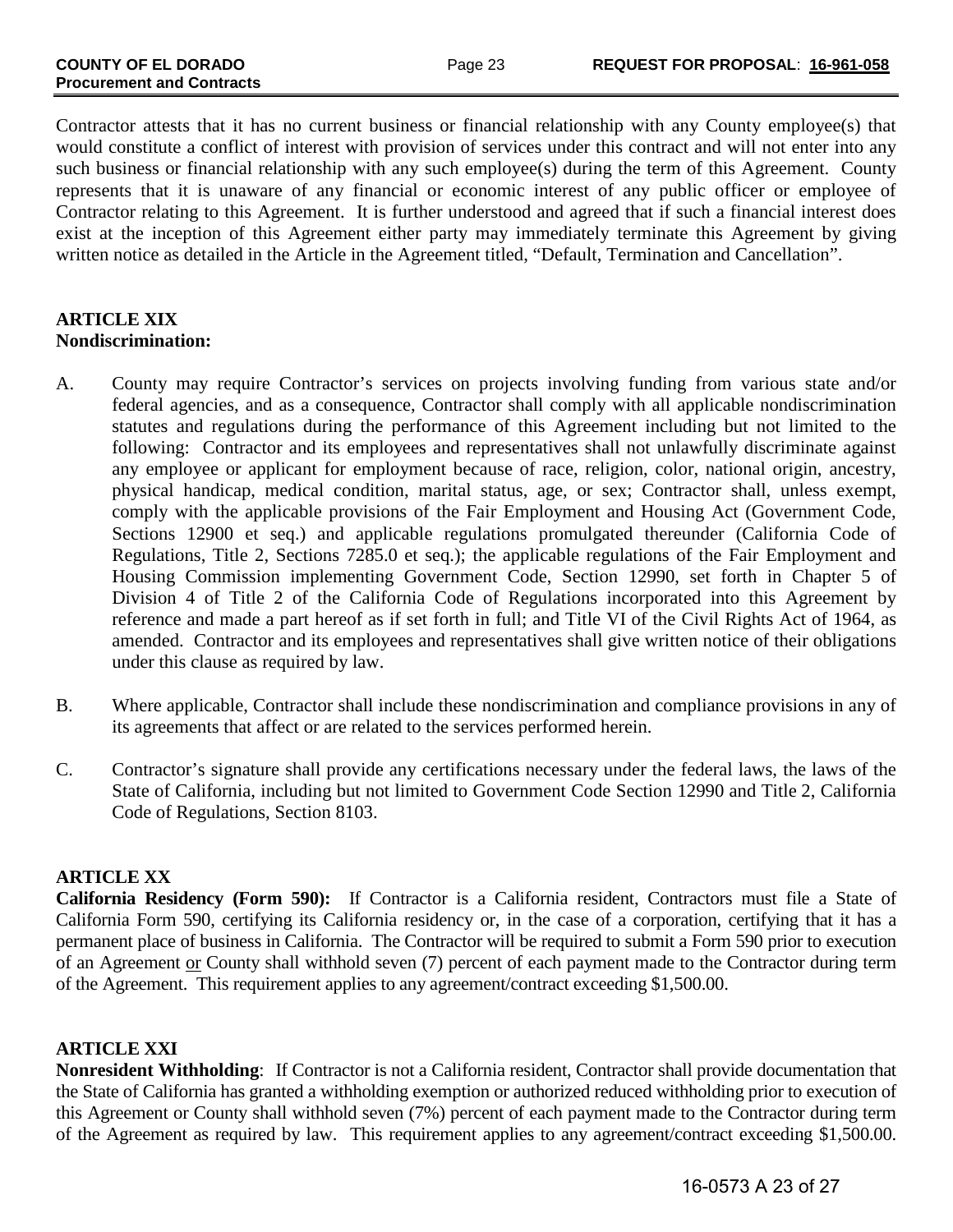Contractor shall indemnify and hold the County harmless for any action taken by the California Franchise Tax Board.

### **ARTICLE XXII**

**Taxpayer Identification Number (Form W-9):** All independent Contractors or corporations providing services to the County must file a Department of the Treasury Internal Revenue Service Form W-9, certifying their Taxpayer Identification Number.

### **ARTICLE XXIII**

**County Business License:** It is unlawful for any person to furnish supplies or services, or transact any kind of business in the unincorporated territory of El Dorado County without possessing a County business license unless exempt under County Code Section 5.08.070.

### **ARTICLE XXIV**

**Licenses:** Contractor hereby represents and warrants that Contractor and any of its subcontractors employed under this Agreement has all the applicable licenses, permits, and certifications that are legally required for Contractor and its subcontractors to practice its profession or provide the services or work contemplated under this Agreement in the State of California. Contractor and its subcontractors shall obtain or maintain said applicable licenses, permits, or certificates in good standing throughout the term of this Agreement.

# **ARTICLE XXV**

**Administrator:** The County Officer or employee with responsibility for administering this Agreement is (name), (title), (department), or successor.

# **ARTICLE XXVI**

**Authorized Signatures:** The parties to this Agreement represent that the undersigned individuals executing this Agreement on their respective behalf are fully authorized to do so by law or other appropriate instrument and to bind upon said parties to the obligations set forth herein.

### **ARTICLE XXVII**

**Partial Invalidity:** If any provision of this Agreement is held by a court of competent jurisdiction to be invalid, void or unenforceable, the remaining provisions will continue in full force and effect without being impaired or invalidated in any way.

### **ARTICLE XXVIII**

**Venue:** Any dispute resolution action arising out of this Agreement, including, but not limited to, litigation, mediation, or arbitration, shall be brought in El Dorado County, California, and shall be resolved in accordance with the laws of the State of California.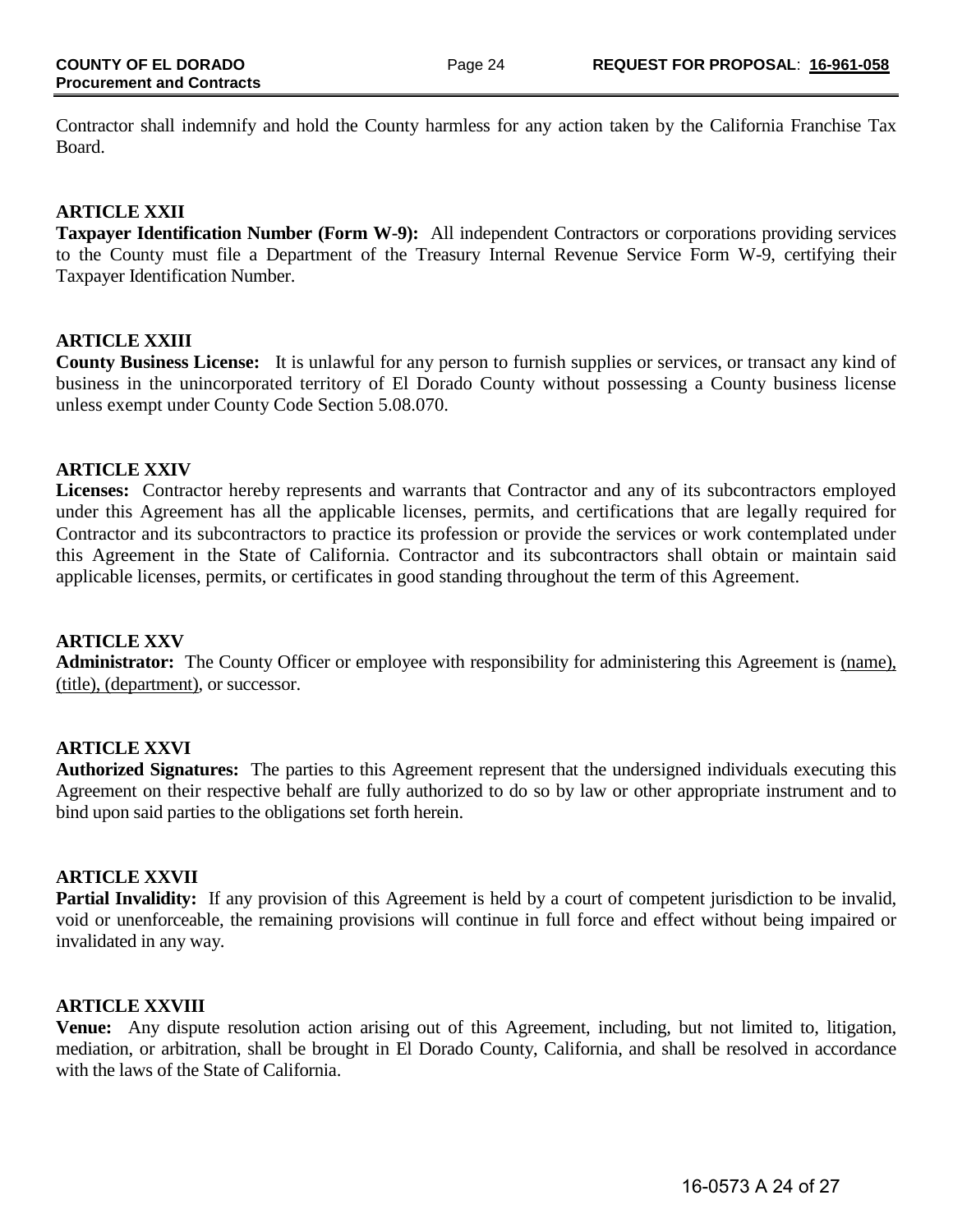**No Third Party Beneficiaries:** Nothing in this Agreement is intended, nor will be deemed, to confer rights or remedies upon any person or legal entity not a party to this agreement.

### **ARTICLE XXX**

**Entire Agreement:** This document and the documents referred to herein or exhibits hereto are the entire Agreement between the parties and they incorporate or supersede all prior written or oral Agreements or understandings.

### **Requesting Contract Administrator Concurrence:**

By: Dated: Dated: Dated: 2008.

Name Title Department

**Requesting Department Head Concurrence:**

By: Dated: Dated: Dated: 2008. Dated: 2008. Dated: 2008. Dated: 2008. Dated: 2008. Dated: 2008. Dated: 2008. Dated: 2008. Dated: 2008. 2008. Dated: 2008. Dated: 2008. Dated: 2008. Dated: 2008. Dated: 2008. Dated: 2008. Dat

Name Title Department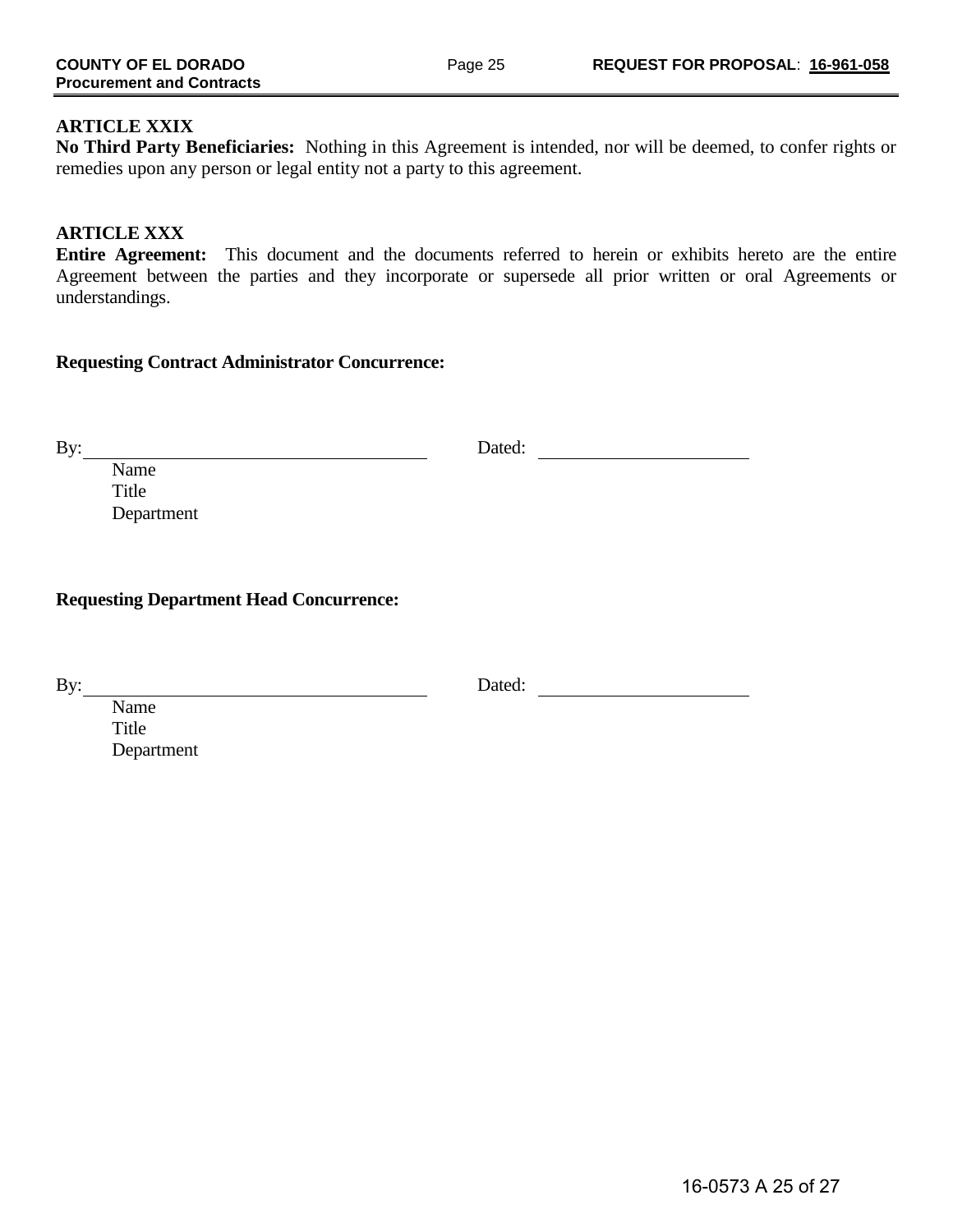**IN WITNESS WHEREOF**, the parties hereto have executed this Agreement on the dates indicated below.

### **- - COUNTY OF EL DORADO - -**

By: Dated: Dated: Dated: Dated: 2007

Purchasing Agent Chief Administrative Office "County"

**O R**

# **- - COUNTY OF EL DORADO - -**

Dated:

By:

Chair Chair Board of Supervisors "County"

ATTEST: James S. Mitrisin Clerk of the Board of Supervisors

Deputy Clerk

By: Dated:

16-0573 A 26 of 27